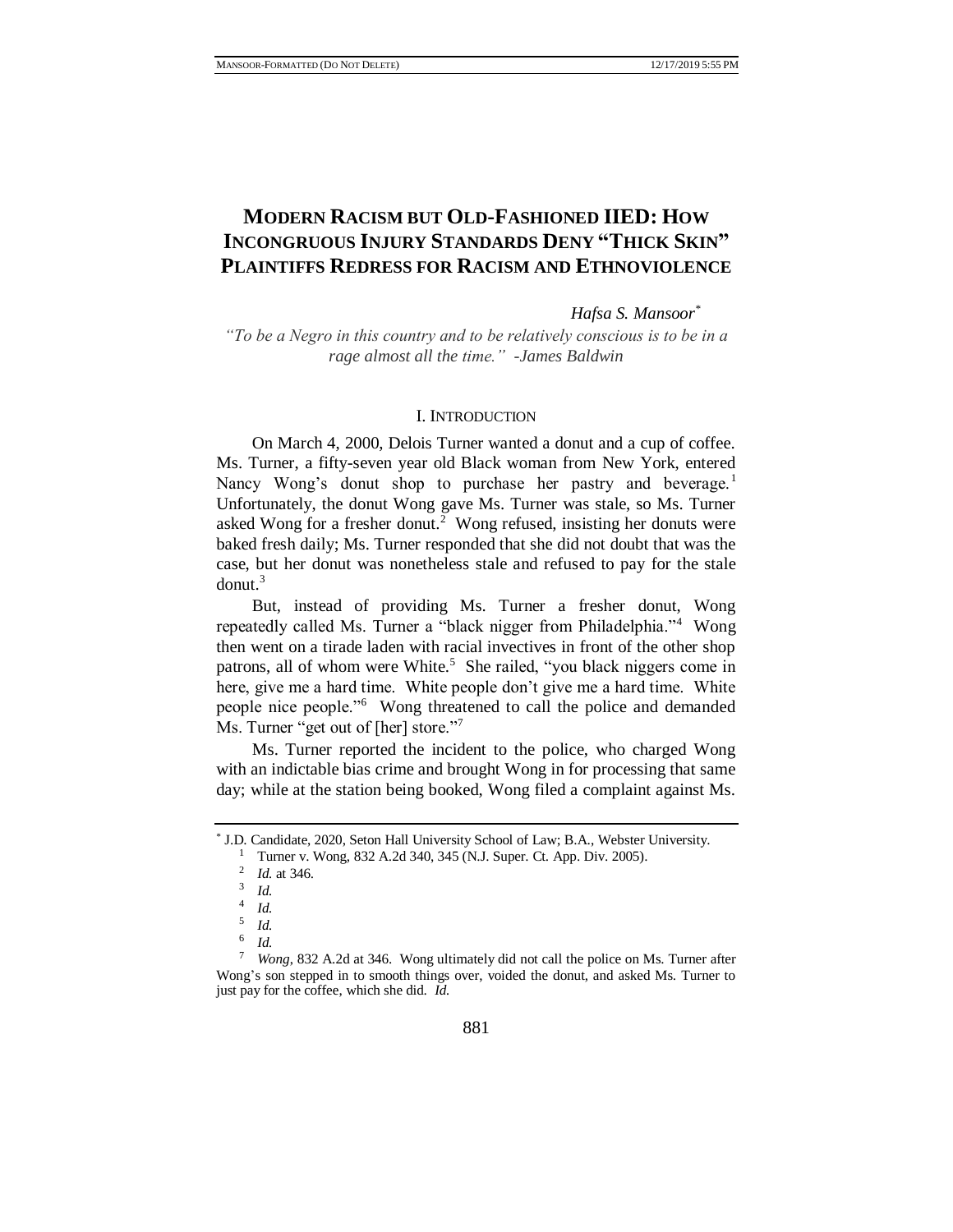Turner for theft of the donut. $8$  The county prosecutor dismissed the theft complaint against Ms. Turner; but the municipal judge convicted Wong of a petty disorderly offense of harassment and fined her \$250, finding "that defendant had used the word 'nigger' several times in a loud voice and had accused black people of giving her a hard time, that defendant's son even tried to quiet her down, and that the words were uttered intentionally to cause [Ms. Turner] alarm."<sup>9</sup>

<span id="page-1-4"></span><span id="page-1-3"></span><span id="page-1-1"></span><span id="page-1-0"></span>Due to the incident that day, Ms. Turner was "embarrassed, shocked, mortified, hurt, angry and humiliated."<sup>10</sup> Further, "her self esteem had deteriorated and . . . she viewed herself differently."<sup>11</sup> For reasons unknown, Ms. Turner did not seek therapeutic or psychiatric treatment.<sup>12</sup> She did, however, bring suit against Wong for the tort of intentional infliction of emotional distress  $(IIED)$ .<sup>13</sup> To establish a claim for IIED, Ms. Turner needed to show that "[1] the defendant acted intentionally or recklessly, both in doing the act and producing emotional distress; [2] the conduct was so outrageous in character and extreme in degree as to go beyond all bounds of decency; [3] the defendant's actions were the proximate cause of the emotional distress; and [4] the distress suffered was so severe that no reasonable person could be expected to endure it."<sup>14</sup> Ms. Turner alleged in her suit that "proof of [her] humiliation, embarrassment and disbelief, caused by racial slurs, was sufficient to establish a prima facie case of [IIED]."<sup>15</sup>

<span id="page-1-2"></span>The court, however, dismissed her claim in summary judgment on the sole basis that Ms. Turner did not suffer "severe emotional distress," and the appellate court affirmed the dismissal: Ms. Turner "merely claimed that she felt humiliated and mortified because of the racial insults," and "humiliation and indignity . . . fall far short of sustaining a cause of action for the intentional tort."<sup>16</sup> The appellate court found that since Ms. Turner "offer[ed no] medical or expert proof to corroborate her feelings of lost self-esteem or anger," and since her "claimed distress never manifested itself physically or objectively by way of headaches, loss of sleep, inability to perform her daily functions, or any condition that was professionally diagnosed," there was no genuine issue of material fact regarding the

<sup>8</sup> *Id.*

<sup>9</sup> *Id.*

 $\frac{10}{11}$  *Id.* 

 $\frac{11}{12}$  *Id.* 

 $\frac{12}{13}$  *Id.* 

<sup>&</sup>lt;sup>13</sup> *Wong*, 832 A.2d at 346.

<sup>&</sup>lt;sup>14</sup> *Id.* at 347 (citing Buckley v. Trenton Sav. Fund Soc'y, 544 A.2d 857, 863 (1988)).

 $\frac{15}{16}$  *Id.* 

<sup>16</sup> *Id.* at 349.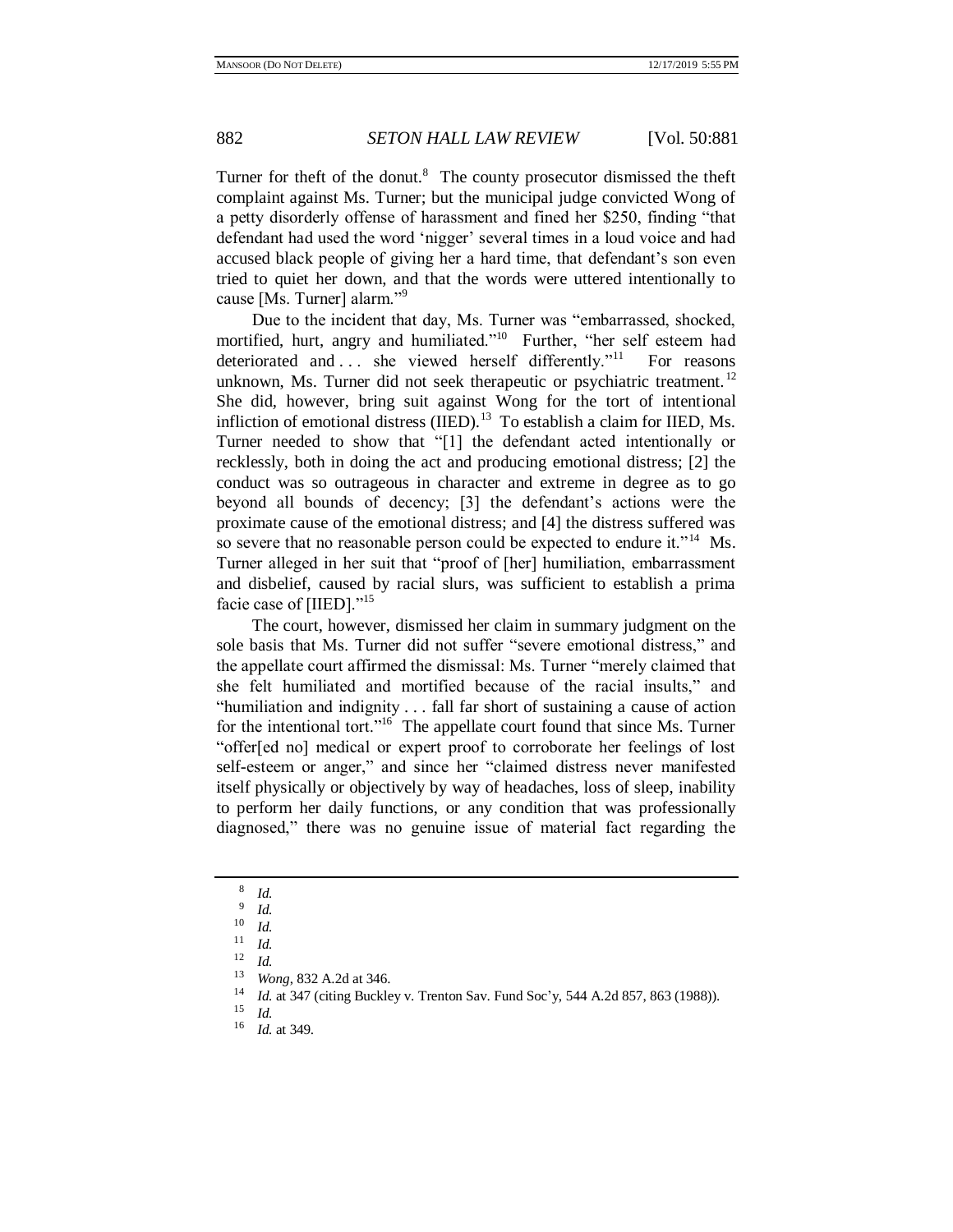sufficiency of Ms. Turner's emotional distress.<sup>17</sup> Ms. Turner was therefore entitled to no redress for the damaging racial epithets hurled against her.

Many targets of racism and ethnoviolence, like Ms. Turner, seek redress in the courts—not merely to obtain compensatory damages for the physical, mental, and emotional injuries they suffer, but also as a vindication of their dignity and inherent humanity. Many of these searches for compensation and vindication take the shape of IIED claims, as IIED is uniquely situated as a dignitary tort to redress the psychological and emotional harms of racism and ethnoviolence. Unfortunately, however, while racism has evolved to remain insidiously vibrant in the modern United States, IIED law has not. IIED law has not substantively changed in the last several decades, and for targets of racism and ethnoviolence like Ms. Turner, IIED's antiquated nature can impede plaintiffs' pursuit of redress. Thus, while racism and its hateful ilk are not a phenomenon of antiquity—they are alive, thriving, and injuring people of color today<sup>18</sup> their targets are decreasingly able to seek recompense for their injuries in court through IIED suits.

Recent psychiatric scholarship suggests IIED's "severe emotional distress" injury standard can completely bar recovery in racism and ethnoviolence cases. Many people of color, in response to decades of chronic racism, develop "thick skins." Consequently, they will not manifest the mental and emotional injuries of racist incidents in the "right way" to enable them to sue because their experiences do not fit within the rigid confines of pathological disorders. The growing acceptance in the psychological community for reconceiving of the lasting trauma of chronic racism necessitates a consonant reevaluation of the legal IIED injury standard.

<span id="page-2-0"></span>

 $\frac{17}{18}$  *Id.*<br> $\frac{18}{50}$ 

For instance, in 2016, there were 3,489 reported hate crime incidents motivated by race. *Incidents, Offenses, Victims, and Known Offenders by Bias Motivation*, *2016*, 2016 FED. BUREAU OF INVESTIGATIONS, https://ucr.fbi.gov/hate-crime/2016/tables/table-1 (last visited Sept. 13, 2018). This alarmingly high number is doubly troubling because even modest estimates contend less than a quarter of all incidences of racism or ethnoviolence are reported to any authority. RICHARD T. SCHAEFER, ENCYCLOPEDIA OF RACE, ETHNICITY, AND SOCIETY 471 (2008). Further, as of 2017, there are 954 hate groups in America, up from 784 in 2014; from 2016 to 2017 there was a twenty-two percent increase in neo-Nazi hate groups alone; and anti-Muslim groups rose for a third straight year. *Hate Map*, S. POVERTY L. CENT., https://www.splcenter.org/hate-map (last visited Sept. 13, 2018). Additionally, in 2017, there were 28,528 charges brought by the Equal Employment Opportunity Commission (EEOC) for race discrimination, with an additional 3,240 on the basis of color; the statistics for race-based charges are consistent with the late 1990s, and those for colorbased charges have steadily increased over the last two decades. *Charge Statistics (Charges filed with EEOC) FY 1997 Through FY 2017*, U.S. EEOC, https://www.eeoc.gov/eeoc/statistics/enforcement/charges.cfm (last visited Sept. 13, 2018).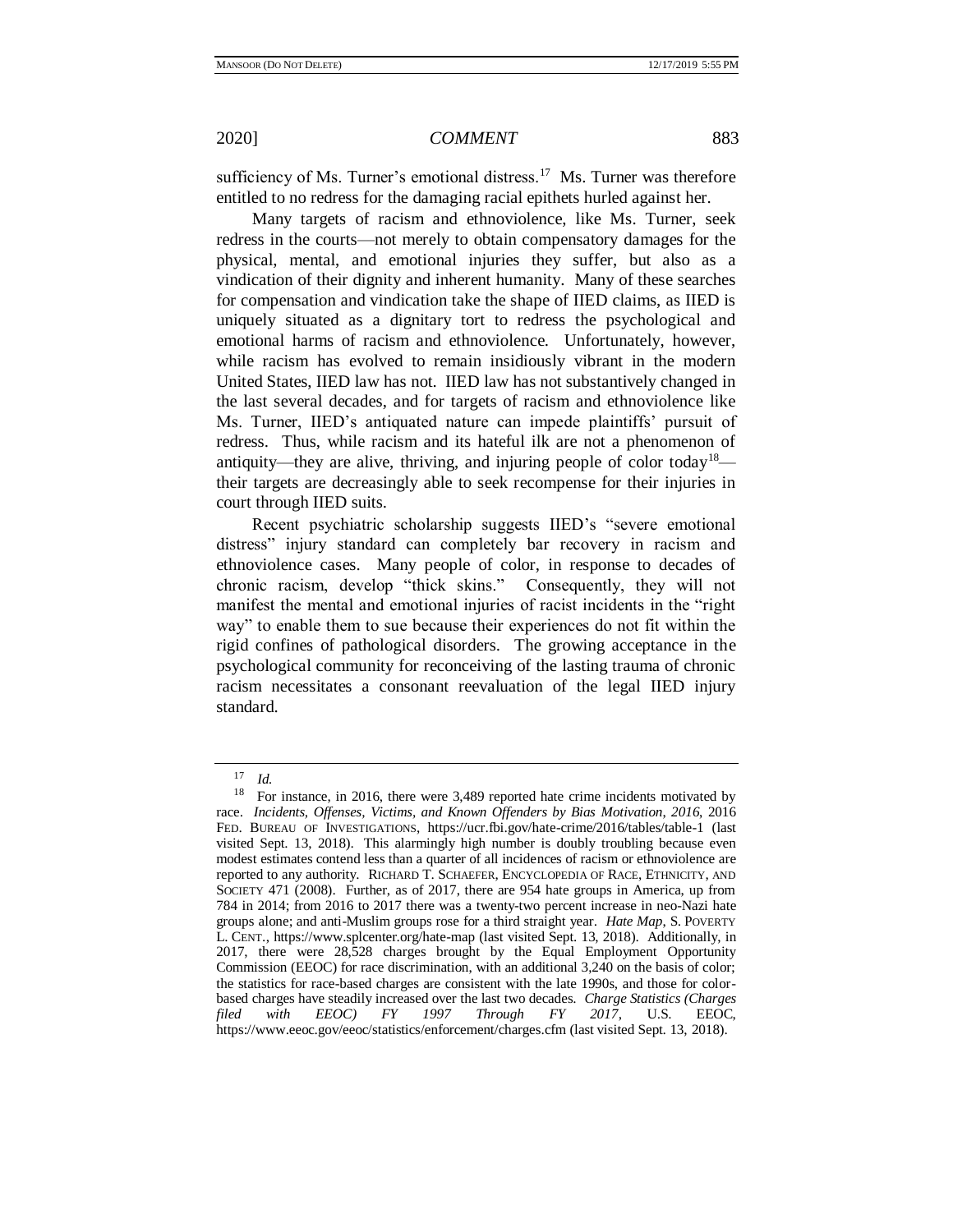This Comment proposes that new standard. Part II reviews the development of IIED law and its historical use as a means of redress for racism and ethnoviolence; it also briefly sketches the arc of racial animus from old-fashioned to modern racism in order to better understand how IIED law has or has not evolved to respond to new realities. Part III presents new theories evaluating the psychological and emotional toll of racism and ethnoviolence; it concentrates on literature chronicling the cumulative effect of chronic racism, comparing the injuries of racism against the symptomology of post-traumatic stress disorder (PTSD), and proposing a new theory that the injuries of racism produce a form of traumatic stress distinct from any other form of trauma. Part IV analyzes the ways in which the existing IIED injury standard of "severe emotional distress" can work to the detriment of "thick skin" plaintiffs by failing to accommodate the unique injuries of chronic racism. Part V proposes that incorporating race-based traumatic stress (RBTS) theory into the IIED injury standard in cases involving racism and ethnoviolence can serve to better provide plaintiffs redress by considering the harms of racism to provide a realistic injury standard. Finally, Part VI considers the implications of including RBTS in an IIED injury evaluation, focusing particularly on the potentiality of a floodgates problem.

Although this Comment solely focuses on plaintiffs' issues satisfying the injury prong of racism- and ethnoviolence-based IIED claims, we cannot overlook that plaintiffs face several additional barriers to bringing a successful claim. Extended consideration of these barriers is outside the scope of this Comment, but briefly acknowledging these structural impediments is valuable context. Firstly, apart from the injury standard, scholars cite the outrageousness requirement as the greatest barrier to plaintiffs' recovery;<sup>19</sup> for targets of ethnoviolence, the outrageousness requirement can bar recovery because many jurisdictions have held racial harassment alone to be insufficiently atrocious or intolerable in a civilized society to be actionable as  $\text{IED.}^{20}$  Additionally, the First Amendment can

<span id="page-3-1"></span><span id="page-3-0"></span><sup>19</sup> *See, e.g.*, Alexander Brown, *Retheorizing Actionable Injuries in Civil Lawsuits Involving Targeted Hate Speech: Hate Speech as Degradation and Humiliation*, 9 ALA. C.R & C.L. L. REV. 1, 7–8 (2018); Camille A. Nelson, *Considering Tortious Racism*, 9 DEPAUL J. HEALTH CARE L. 905, 943–46 (2005); Dean M. Richardson, *Racism: A Tort of Outrage*, 61 OR. L. REV. 267, 277–78 (1982).

<sup>20</sup> *E.g.*, Turley v. ISG Lackawanna, Inc., 803 F. Supp. 2d 217, 255 (W.D.N.Y. 2011) ("New York courts have made it clear that the 'use of religious, ethnic, or racial aspersions to denigrate a person . . . is not sufficiently egregious conduct to state a claim' of intentional infliction of emotional distress." (quoting Graham *ex rel.* Graham v. Guilderland Cent. School Dist., 681 N.Y.S.2d 831, 832 (N.Y. App. Div. 1998))); Adams v. High Purity Sys., No. 1:09cv354, 2009 U.S. Dist. LEXIS 80979, at \*26–\*28 (E.D. Va. July 2, 2009) (holding that racially disparaging remarks and termination motivated by race are conduct "clearly not outrageous or intolerable to state an IIED claim"); Jackson v. Lehigh Valley Physicians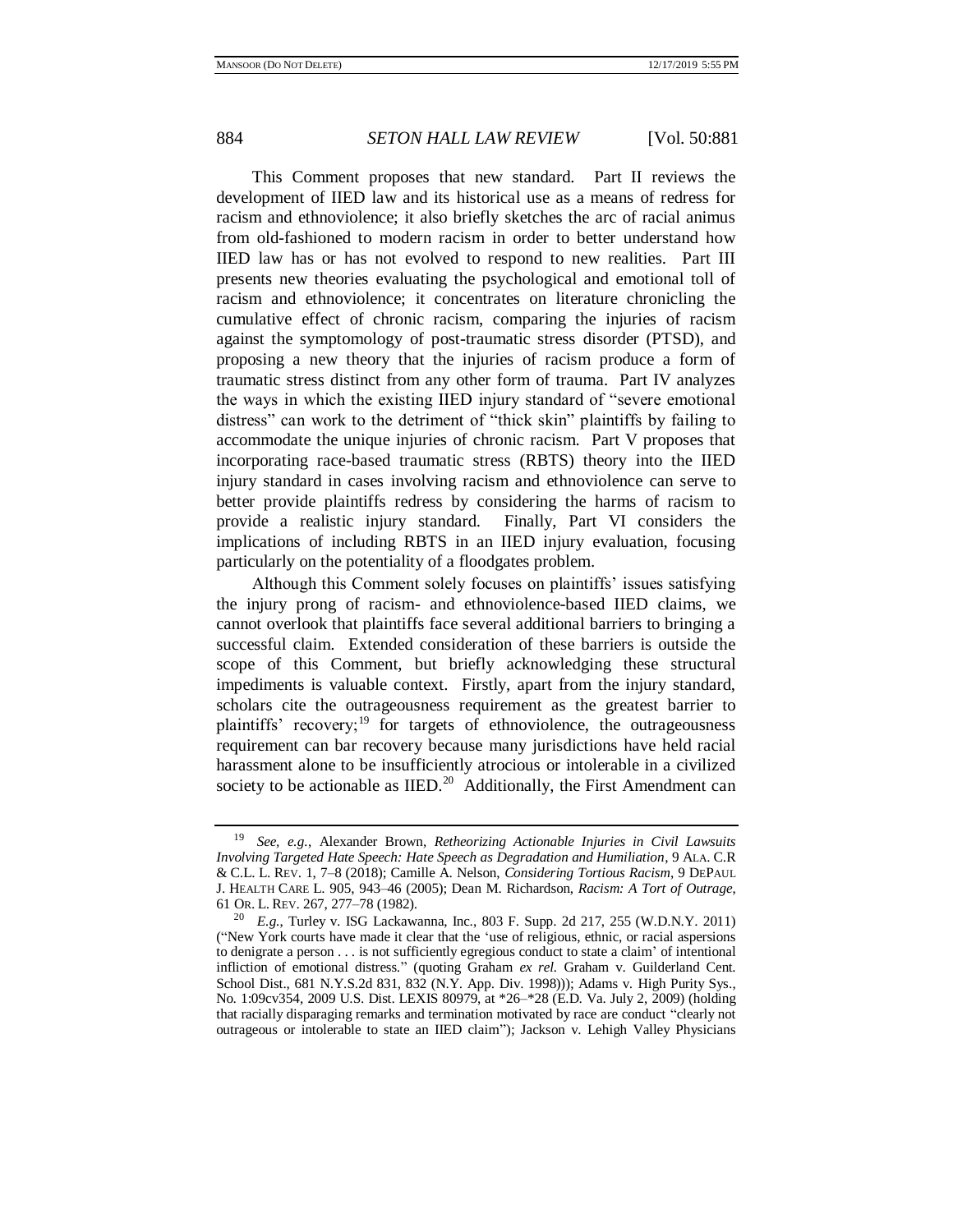bar recovery: when racism and ethnoviolence is expressed as racial slurs, verbal harassment, or cyber-attacks, defendants may try to avoid IIED liability by claiming their speech was protected. Further, damages calculations can be an impediment. For instance, some scholars query how liability ought to be imposed against a single defendant for injuries resulting from ethnoviolence when the plaintiff was particularly susceptible to such injury due to chronic racism; this question implicates potentiallyconvoluted damages theories such as multiple causation, joint venture, and eggshell plaintiff.<sup>21</sup> Although each of these impediments require more than this cursory mention to do them justice, recognizing the potential stumbling blocks of outrageousness, the First Amendment, and damages<sup>22</sup> for a plaintiff's claim illustrates the many gatekeepers of IIED beyond merely the injury standard.

# <span id="page-4-0"></span>II. THE TORT OF OUTRAGE: THE DEVELOPMENT OF IIED AS REDRESS FOR RACISM AND ETHNOVIOLENCE

The gravamen of an IIED injury is recompense for an affront to the plaintiff's dignity. Tort law strongly privileges claims for physical injuries over those for emotional injuries due to historical distrust of "pure" emotional distress claims (i.e., those without a predicate physical injury) as spurious and frivolous.<sup>23</sup> IIED, as a dignitary tort, is the most significant

<sup>21</sup> *See, e.g.*, Richard Delgado, *Words That Wound: A Tort Action for Racial Insults, Epithets, and Name-Calling*, 17 HARV. C.R.-C.L. L. REV. 133, 168–70 (1982); Nelson, *supra* note [19,](#page-3-0) at 959.

<span id="page-4-1"></span>Grp., No. 08-3043, 2009 U.S. Dist. LEXIS 6936, at \*300 (E.D. Pa. Jan. 30, 2009) ("'Courts in this District have repeatedly found that racial discrimination alone does not meet the 'extreme and outrageous conduct' standard necessary to state a claim for intentional infliction of emotional distress.'" (quoting Hargraves v. City of Philadelphia, No. 05-4759, 2007 U.S. Dist. LEXIS 31951, at \*10 (E.D. Pa. Apr. 26, 2007))). *But see* Taylor v. Metzger, 706 A.2d 685, 694–96 (1998) (holding that an employer's reference to a Black employee as a "jungle bunny" could be sufficiently extreme and outrageous to form the basis of an IIED claim).

 $22$  It is also noteworthy that many scholars have expressed concern that the calculation of tort damages can reify institutional discrimination and replicate existing racial hierarchies; for instance, compensatory damages calculating expected lifetime earnings can produce gross disparities along racial lines, given women of color earn only a fraction of every dollar a similarly-situated white man makes. While these disparities are already troubling in the everyday operation of tort liability, they are doubly reprehensible when race-disparate damages calculations are used as remedies for race-disparate treatment or harassment. For a careful analysis of this issue, see MARTHA CHAMALLAS & JENNIFER B. WRIGGINS, THE MEASURE OF INJURY: RACE, GENDER, AND TORT LAW (2010); Ronen Avraham & Kimberly Yuracko, *Torts and Discrimination*, 78 OHIO ST. L.J. 661 (2017); Jennifer Wriggins, *Damages in Tort Litigation: Thoughts on Race and Remedies, 1865- 2007*, 27 REV. LITIG. 37 (2007).

<sup>23</sup> *See* Russell Fraker, *Reformulating Outrage: A Critical Analysis of the Problematic Tort of IIED*, 61 VAND. L. REV. 983, 1001–05 (2008); Robert L. Rabin, *Emotional Distress in Tort Law*, 44 WAKE FOREST L. REV. 1197 (2009).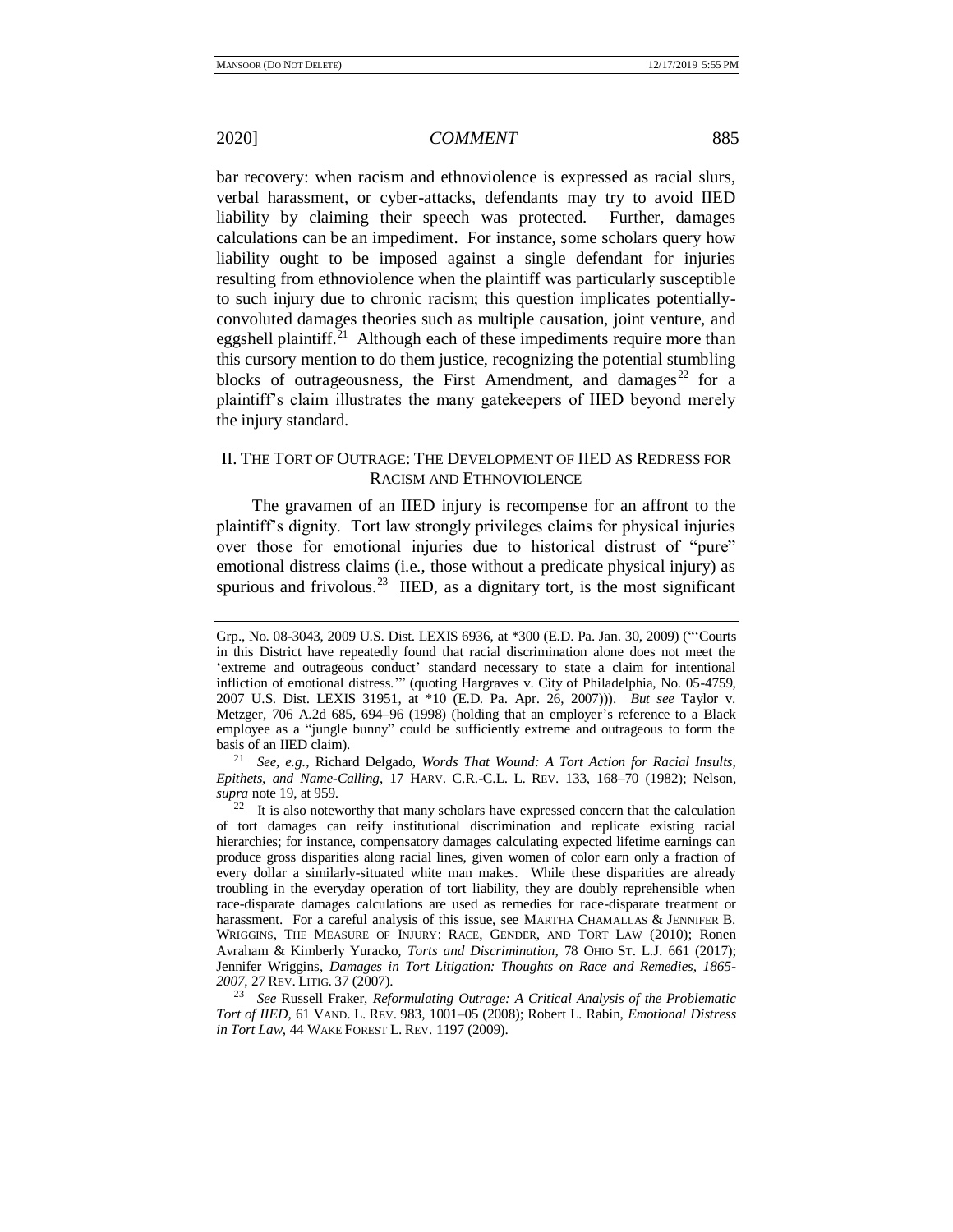<span id="page-5-1"></span><span id="page-5-0"></span>exception to this paradigm.<sup>24</sup> Dignitary torts protect plaintiffs "against interferences with liberty and personal autonomy; protect<sup>[]</sup> against speech or conduct that embarrasses, humiliates, or shows blatant disrespect; and protect[] against communications that diminish the regard that others have for the plaintiff."<sup>25</sup> In an IIED claim, "[a]n actor who by extreme and outrageous conduct intentionally or recklessly causes severe emotional harm to another is subject to liability for that emotional harm and, if the emotional harm causes bodily harm, also for the bodily harm."<sup>26</sup> Thus, IIED is a dignitary tort in that the defendant's outrageous conduct inflicted emotional distress on the plaintiff which was "demeaning, contemptuous, or disrespectful"; $^{27}$  and, by making conduct which "deeply call[s] into question the worth—the dignity—of the individual in question actionable as an IIED,"<sup>28</sup> the tort protects plaintiffs' "mental tranquility and peace of  $mind. "^{29}$ 

<span id="page-5-2"></span>Consequently, IIED, as a dignitary tort, is uniquely situated to redress racism and ethnoviolence because prejudice is, fundamentally, an assault on dignity.<sup>30</sup> Admittedly, in its early days, IIED was principally used to *protect* "white racial privilege by allowing claims of white plaintiffs who alleged injury arising from contacts with blacks that they found objectionable"<sup>31</sup> because the outrageousness element is inherently a

<sup>29</sup> Catherine E. Smith, *Intentional Infliction of Emotional Distress: An Old Arrow Targets the New Head of the Hate Hydra*, 80 DENV. U. L. REV. 1, 32 (2002).

<sup>30</sup> Goodman v. Lukens Steel Co., 482 U.S. 656, 677 (1987) (Brennan, J., dissenting) ("Any act of racism doubtless inflicts personal injury. At its core, it is an act of violence—a denial of another's right to equal dignity."); *see also* Christopher A. Bracey, *Dignity in Race Jurisprudence*, 7 U. PA. J. CONST. L. 669, 671 (2005) ("The struggle for racial justice in America ... is perhaps best understood as a struggle to secure dignity in the face of sustained efforts to degrade and dishonor persons on the basis of color. The concepts of dignity and subordination are powerfully linked. The harm of racial subordination includes not only dignitary harms such as intentional and unintentional racist acts, but material injuries such as diminished health, wealth, income, employment and social status. Racial subordination, however, takes place within and against a framework of dignity. The creation, toleration, or defense of racially subordinating features of society—features that have the effect of entrenching second-class citizenship for members of such socially disfavored groups—are discretionary acts, and each of these discretionary acts rests upon perceptions of humanity and social worth, or dignity.").

<sup>31</sup> Chamallas, *supra* note [24,](#page-5-1) at 2115, 2167–68 ("During this period, the protection against racial insult or race-based humiliation was more likely to be afforded to white rather than minority plaintiffs. . . . On issues of race, tort law tended to reinforce white supremacy by providing white claimants damages for the 'outrage' of being treated with insufficient

<sup>24</sup> Martha Chamallas, *Discrimination and Outrage: The Migration from Civil Rights to Tort Law*, 48 WM. & MARY L. REV. 2115, 2144 (2007).

<sup>25</sup> Kenneth S. Abraham & G. Edward White, *The Puzzle of Dignitary Torts*, 104 CORNELL L. REV. 319, 354 (2019).

<sup>26</sup> RESTATEMENT (THIRD) OF TORTS § 46 (AM. LAW INST. 2012).

<sup>&</sup>lt;sup>27</sup> Abraham & White, *supra* not[e 25,](#page-5-0) at 356.<br><sup>28</sup> *Id at 377* 

<sup>28</sup> *Id.* at 377.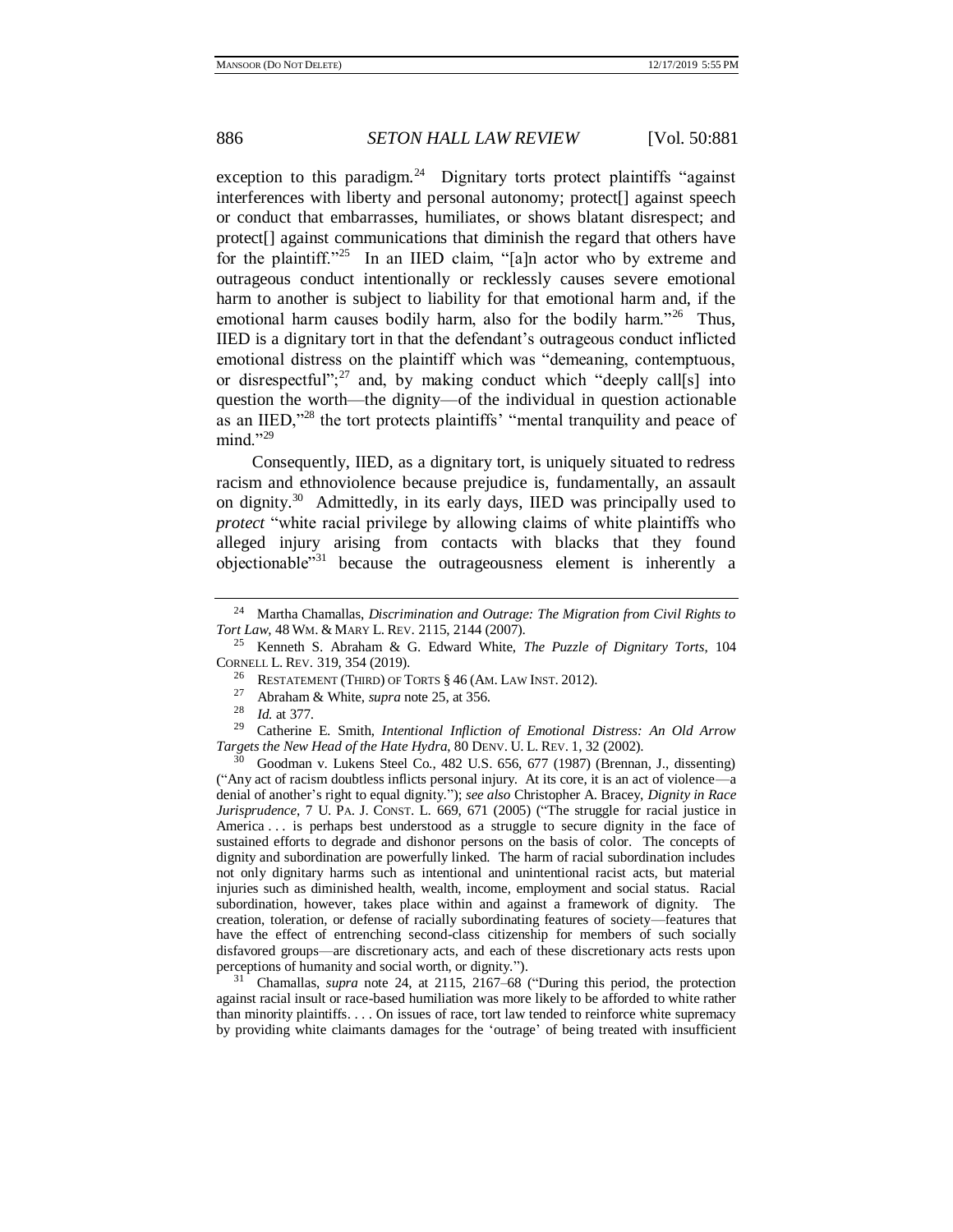normative determination based on the prevailing social mores of the time.<sup>32</sup> After the Civil Rights Era, though, IIED became prominent as a strategy for plaintiffs of color to seek compensation for racial harassment or violence.<sup>33</sup> In 1964, James J. Brown and Carl L. Stern were the first to posit that IIED could remedy the psychological harms of racist hate speech. $34$  Dean M. Richardson expounded upon the proposal, advocating IIED torts could redress racial discrimination and harassment; $35$  and Richard Delgado<sup>36</sup> and Mari Matsuda<sup>37</sup> further popularized the strategy. The 1970s and '80s saw several successful recoveries for victims of racist incidents.<sup>38</sup> Indeed, even Justice Marshall suggested in a 1974 Supreme Court opinion that IIED could be used to redress racial discrimination.<sup>39</sup> In the last several decades, this strategy has become increasingly popular, and scholars have suggested IIED torts to provide remedy for prejudice in a

<sup>33</sup> Chamallas, *supra* not[e 24,](#page-5-1) at 2121.

<sup>36</sup> Delgado, *supra* note [21,](#page-4-0) at 134 (proposing a new tort for racial insult that draws from the premise of IIED claims).

<sup>37</sup> Mari J. Matsuda, *Public Response to Hate Speech: Considering the Victim's Story*, 87 MICH. L. REV. 2320, 2360–61 (1989) (drawing on Delgado's tort, proposing a doctrinal shift away from First Amendment absolutism for hate speech due to its deleterious impact, and suggesting use of torts to combat "racist hate propaganda").

<sup>38</sup> Brown, *supra* note [19,](#page-3-0) at 7 (citing Wade v. Orange Cty. Sheriff's Office, 844 F.2d 951 (2d Cir. 1988) (involving a Black correctional officer suing for emotional distress and humiliation due to continued workplace racial harassment); Wilmington v. J.I. Case Co., 793 F.2d 909, 911 (8th Cir. 1986) (involving a Black welder who suffered years of "discriminatory terms and conditions of employment because of his race" which ultimately culminated in his being intentionally fired because of his race); Wiggs v. Courshon, 355 F. Supp. 206, 206–11 (S.D. Fla. 1973) (involving a Black family suing for "mental anguish and emotional distress" after a restaurant waitress racially abused them, using the words "black son of a bitch" and "bunch of niggers," in a dispute regarding a food order); Agarwal v. Johnson, 603 P.2d 58, 63–64 (Cal. 1979) (involving a man of Indian descent suing for emotional distress when a supervisor called him a "black nigger" and a "member of an inferior race"); Contreras v. Crown Zellerbach, Corp., 565 P.2d 1173, 1174 (Wash. 1977) (involving a Mexican American man suing his employer for humiliation and embarrassment due to coworkers' racial jokes, slurs, and comments against him)).

<sup>39</sup> Curtis v. Loether, 415 U.S. 189, 195 n.10 (1974) ("An action to redress racial discrimination may also be likened to an action for defamation or intentional infliction of mental distress. Indeed, the contours of the latter tort are still developing, and it has been suggested that 'under the logic of the common law development of a law of insult and indignity, racial discrimination might be treated as a dignitary tort.'" (citing C. GREGORY & H. KALVEN, CASES AND MATERIALS ON TORTS 961 (2d ed. 1969))).

deference by black attendants or for mistakenly being assigned to a 'colored' facility.").

<sup>32</sup> Chamallas, *supra* note [24,](#page-5-1) at 2125–26 (The definition of outrageousness within the meaning of an IIED claim "is extremely fluid and invariably responds to changing cultural sensibilities.").<br> $33$  Chamall

<sup>34</sup> James Jay Brown & Carl L. Stern, *Group Defamation in the U.S.A.*, 13 CLEV.- MARSHALL L. REV. 7, 29–32 (1964) (proposing that IIEDs or their predecessor claims can provide redress for the "mental injury" and "emotional distress" of racially defamatory and derogatory public disparagement).

<sup>&</sup>lt;sup>35</sup> Richardson, *supra* not[e 19,](#page-3-0) at 267, 282.<br><sup>36</sup> Delgado, *supra* pote 21, at 134 (propositional)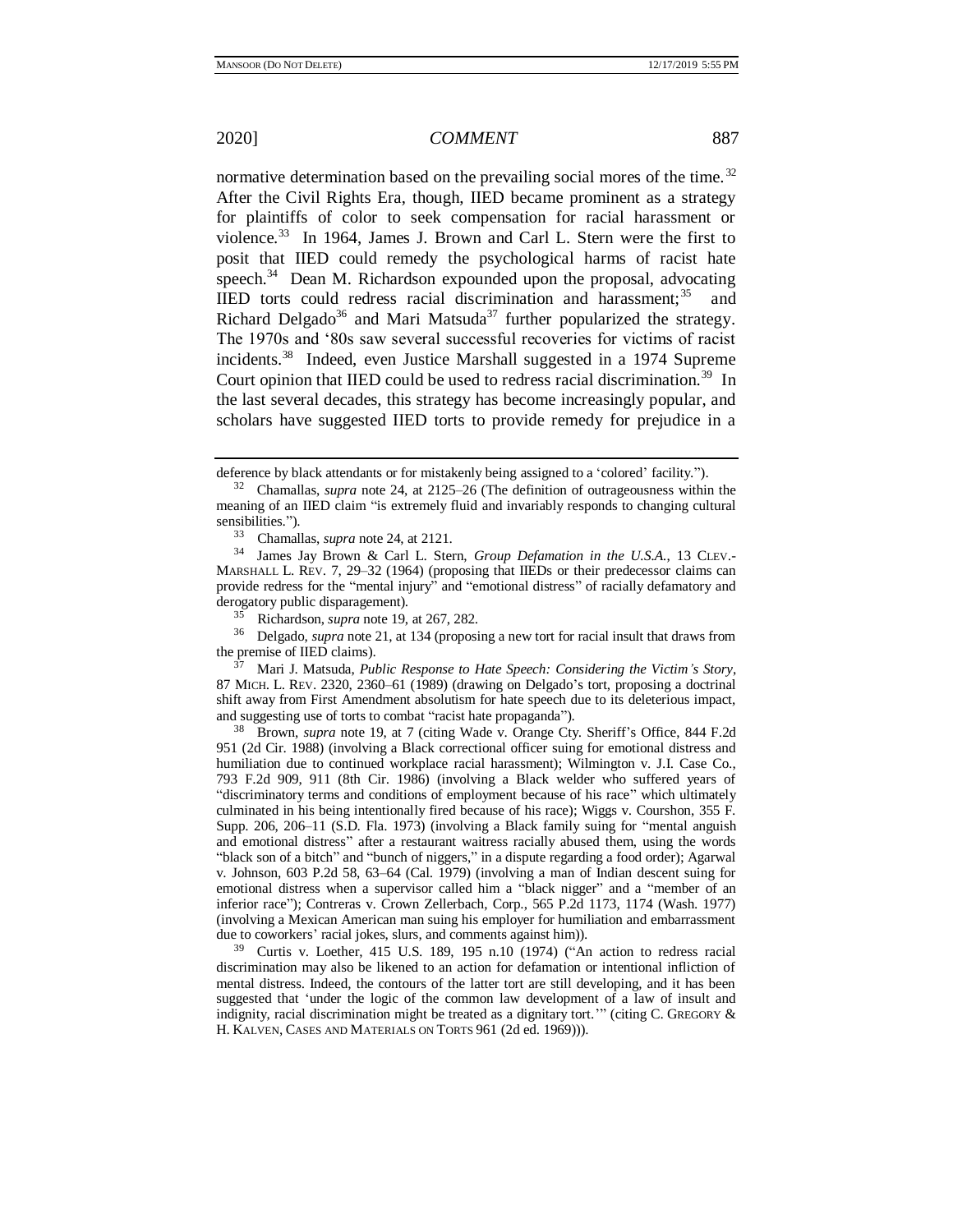variety of contexts.<sup>40</sup>

<span id="page-7-0"></span>Of course, the Civil Rights Era is also noteworthy as the moment in U.S. history when social attitudes toward racism shifted towards egalitarianism. Rather than disappear, however, racism adapted to a subtler face.<sup>41</sup> The evolution of racism is perhaps best exemplified by Lee Atwater's (President Reagan's campaign strategist's) description of the GOP Southern Strategy:

You start out in 1954 by saying, "Nigger, nigger, nigger." By 1968 you can't say "nigger"—that hurts you, backfires. So you say stuff like, uh, forced busing, states' rights, and all that stuff, and you're getting so abstract. Now, you're talking about cutting taxes, and all these things you're talking about are totally economic things and a byproduct of them is, blacks get hurt worse than whites .... You follow me—because obviously sitting around saying, "We want to cut this," is much more abstract than even the busing thing, uh, and a hell of a lot more abstract than "Nigger, nigger."<sup>42</sup>

Although this shift away from overt racism is well-recognized in our collective recollection of history, it is worthwhile to briefly recognize here the extent of the change and the corresponding evolution of academic terminology surrounding race. Racism is a "multilevel system of oppression based on the social categories of race whereby the superordinate group (traditionally whites in the United States) subordinates members of other racial groups using overt and covert methods."<sup>43</sup> Ethnoviolence is an

<span id="page-7-1"></span><sup>40</sup> *See, e.g.*, Smith, *supra* not[e 29](#page-5-2) (redress for hate groups' bias motivated cyber-attacks and online harassment); Meredith B. Stewart, *Outrage in the Workplace: Using the Tort of Intentional Infliction of Emotional Distress to Combat Employer Abuse of Immigrant Workers*, 41 U. MEM. L. REV. 187 (2010) (redress for exploitation of immigrant workers, such as wage theft, abuse and mistreatment, or substandard working conditions); Geri J. Yonover, *Anti-Semitism and Holocaust Denial in the Academy: A Tort Remedy*, 101 DICK. L. REV. 71 (1996) (redress for Holocaust denial); Aaron Goldstein, Note, *Intentional Infliction of Emotional Distress: Another Attempt at Eliminating Native American Mascots*, 3 J. GENDER RACE & JUST. 689 (2000) (to eliminate Native American mascots because, as a racist caricature, they are analogous to a racial epithet or racist harassment).

<sup>41</sup> W. Carson Byrd, *Conflating Apples and Oranges: Understanding Modern Forms of Racism*, 5 SOC. COMPASS 1005, 1007 (2011); Christopher Tarman & David O. Sears, *The Conceptualization and Measurement of Symbolic Racism*, 67 J. POL. 731, 731–32 (2005).

<sup>42</sup> Bob Herbert, *Impossible, Ridiculous, Repugnant*, N.Y. TIMES (Oct. 6, 2005), https://www.nytimes.com/2005/10/06/opinion/impossible-ridiculous-repugnant.html.

<sup>43</sup> Byrd, *supra* not[e 41,](#page-7-0) at 1008. Racism exists at individual, institutional, and cultural levels. Individual racism is interpersonal discrimination; for instance, perpetration of hate crimes against people of color or refusal to rent to an interracial couple. DERALD WING SUE, MICROAGGRESSIONS IN DAILY LIFE 140–41 (2011). Institutional racism resides in the policies and practices of governments, courts, businesses, schools, etc., to subordinate people of color and benefit white communities. *Id.* at 141. Although Black people are no longer legally considered three-fifths of a person, the "separate but equal" doctrine is no longer good law, Asians may own land, and Native Americans may now practice their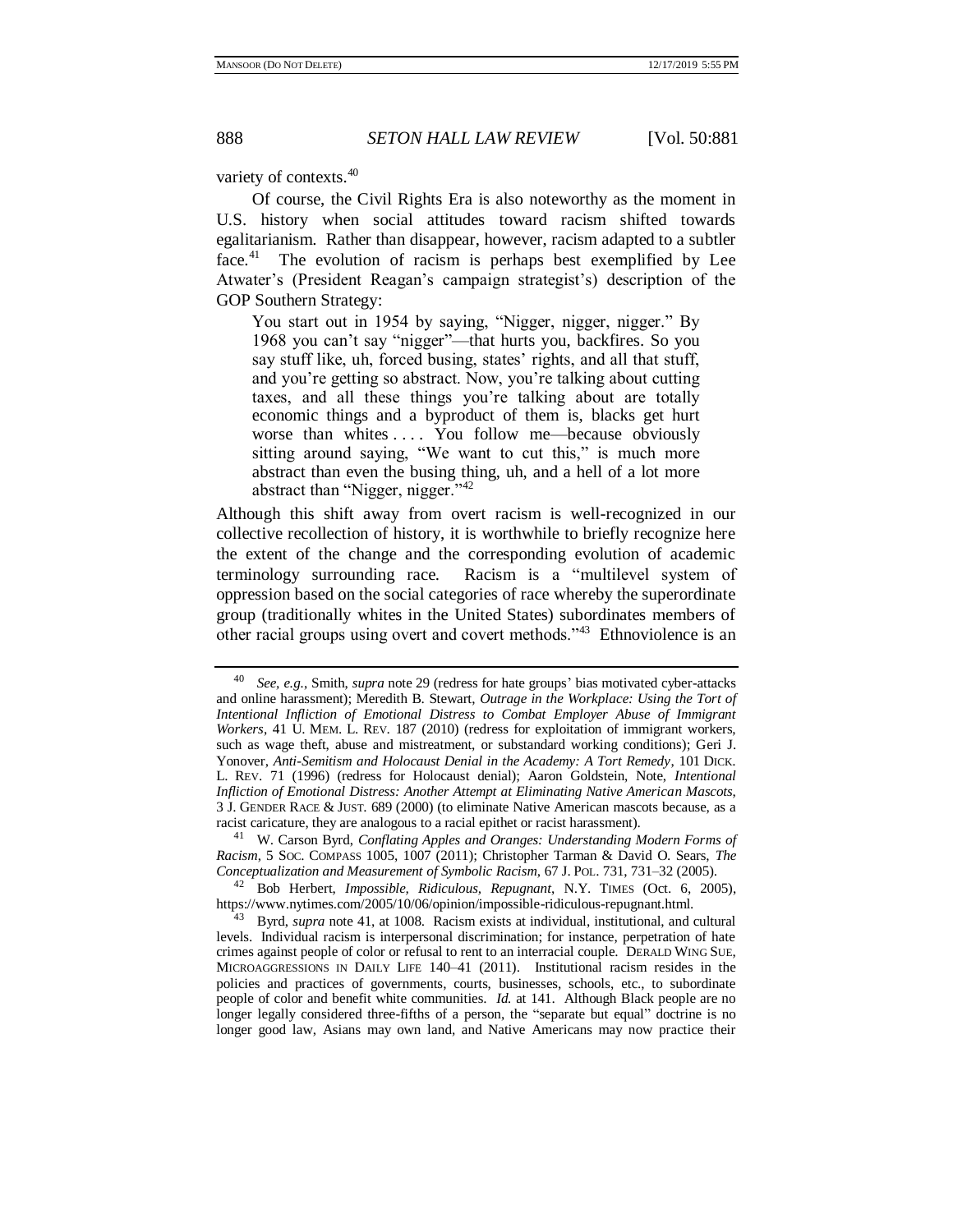act motivated by group prejudice that aims to cause physical or psychological injury;<sup>44</sup> it can include harassment, intimidation, vandalism, or physical attacks.<sup>45</sup>

Racism and ethnoviolence still exist today, but their manifestations have changed from overt expressions (e.g., hate crimes, racial slurs, etc.) to more invisible and subtle ones, some of which even operate below the level of consciousness.<sup>46</sup> This represents the transition from old-fashioned to modern racism.<sup>47</sup> Old-fashioned racism—which defines people of color as biologically inferior and endorses explicit prejudice<sup>48</sup>—is decreasingly acceptable today due to generalized approval of egalitarianism.<sup>49</sup> This is not to say hate crimes and overt racism are gone—indeed, Ms. Turner's story was in 2005, and the United States has seen a sharp rise in hate crimes since the  $2016$  election<sup>50</sup>—but old-fashioned racism is now widely

<sup>44</sup> RICHARD T. SCHAEFER, ENCYCLOPEDIA OF RACE, ETHNICITY, AND SOCIETY 470 (2008).

<sup>45</sup> *Id.* Although this definition resembles definitions of hate crimes, social scientists prefer the term ethnoviolence because it is broader: hate crimes have specific legal and statutory definitions, but by divorcing ethnoviolence from those criminological nuances, "ethnoviolence" more directly and simply connects the interpersonal violence it references with race and ethnic relations. *Id.* at 471.

- <sup>46</sup> SUE, *supra* not[e 43,](#page-7-1) at 8–9.
- <sup>47</sup> SUE, *supra* not[e 43,](#page-7-1) at 142–43.
- <sup>48</sup> Tarman & Sears, *supra* not[e 41,](#page-7-0) at 737.

<sup>49</sup> Bertram Gawronski, Paula M. Brochu, Rajees Sritharan & Fritz Strack, *Cognitive Consistency in Prejudice-Related Belief Systems: Integrating Old-Fashioned, Modern, Aversive, and Implicit Forms of Prejudice*, *in* COGNITIVE CONSISTENCY: A FUNDAMENTAL PRINCIPLE IN SOCIAL COGNITION 369, 369–71 (Bertram Gawronski & Fritz Strack eds., 2012).

<sup>50</sup> Rachel Janik, *Hate Crimes Are Up in Major U.S. Cities for the Fourth Year in a Row, Study Says*, S. POVERTY L. CTR. (July 5, 2018), https://www.splcenter.org/hatewatch/2 018/07/05/hate-crimes-are-major-us-cities-fourth-year-row-study-says; Richard Cohen, *Hate Crimes Rise for Second Straight Year; Anti-Muslim Violence Soars Amid President Trump's Xenophobic Rhetoric*, S. POVERTY LAW CTR. (Nov. 13, 2017), https://www.splcent er.org/news/2017/11/13/hate-crimes-rise-second-straight-year-anti-muslim-violence-soarsamid-president-trumps; Aaron Williams, *Hate Crimes Rose the Day After Trump Was Elected, FBI Data Show*, WASH. POST (Mar. 23, 2018), https://www.washingtonpost.com/n ews/post-nation/wp/2018/03/23/hate-crimes-rose-the-day-after-trump-was-elected-fbi-datashow/?utm\_term=.26bcbe61bfb4.

religions, institutional racism continues in disproportionate incarceration rates, discriminatory bank lending practices, racial profiling, environmental racism that allows factories to pollute minority neighborhoods while preserving the purity of wealthier White neighborhoods, de facto housing segregation, and so on. *Id.* Finally, cultural racism "is the overarching umbrella under which both individual and institutional racism flourish": cultural racism venerates and propagates a worldview in which one group's cultural heritage—White Western Europeans'—is superior to all others.' resulting in the imposition of those "superior" cultural standards upon other groups. *Id.* Thus, cultural racism is how the legacy of Manifest Destiny became a preference for individualism, capitalism, Christianity, the English language, and Eurocentric beauty standards, all of which persists to this day. *Id.*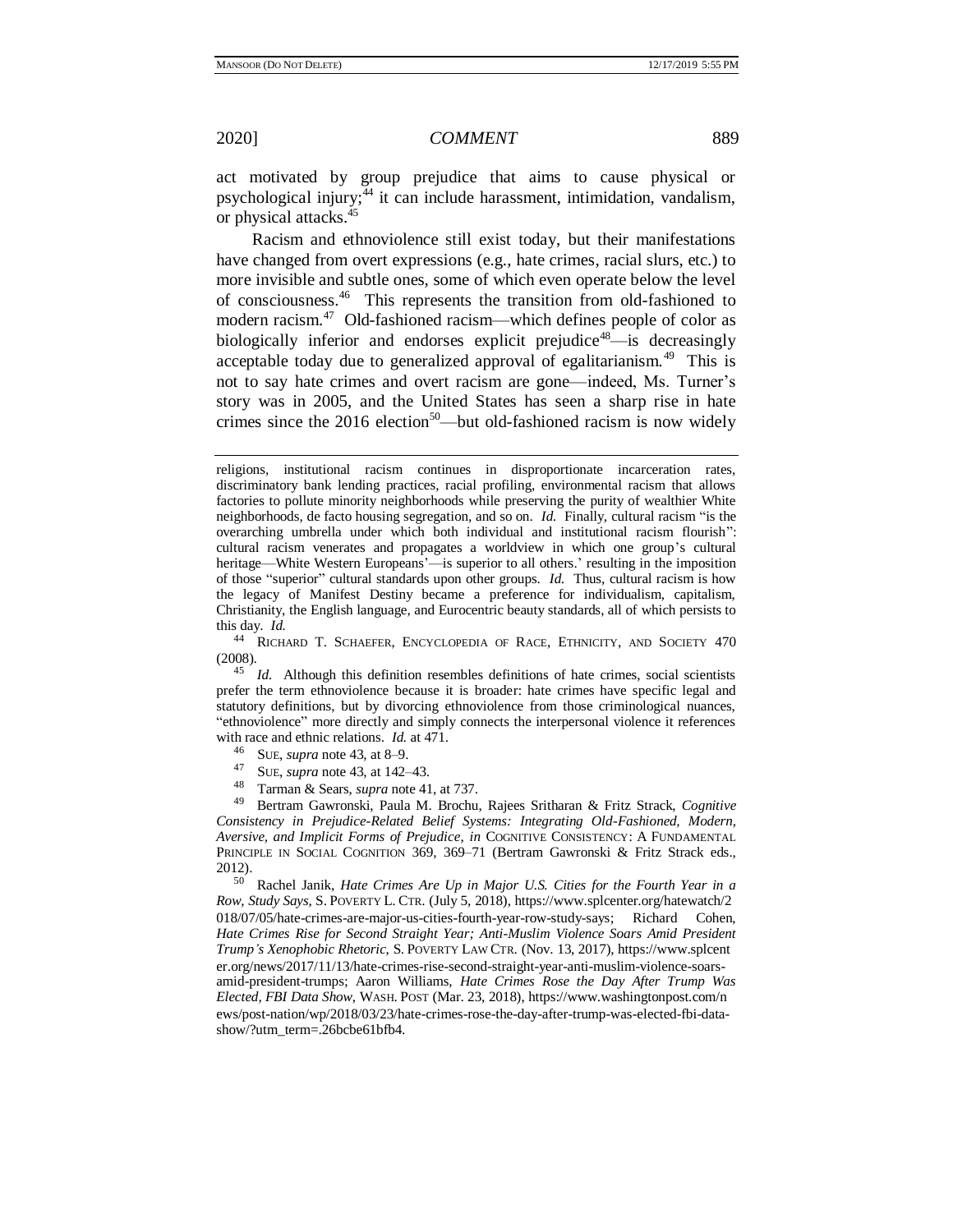condemned as "illegal, immoral, and contrary to the democratic ideals we hold."<sup>51</sup> Comparatively, modern racism operates "in such a manner as to preserve the nonprejudiced self-image of Whites by offering them convenient rationalizations for their actions."<sup>52</sup> Modern racists wholeheartedly espouse egalitarianism, sympathize with victims of past racial injustice, and believe they are non-prejudiced; yet, they harbor unconscious negative beliefs and feelings towards people of color.<sup>53</sup>

One form of modern racism especially relevant here is microaggressions. Microaggressions are "the brief and commonplace daily verbal, behavioral, and environmental indignities . . . that communicate hostile, derogatory, or negative . . . slights and insults to the target person or group."<sup>54</sup> They include microinsults (which demean the victim's racial heritage through stereotypes or insensitivity, often centering around themes such as ascribing victims a lack of intelligence, treating them as secondclass citizens or lesser persons, pathologizing the values and communication styles of people of color as abnormal, and/or presuming they are criminal or dangerous because of their race) and microinvalidations (which exclude, negate, or nullify the thoughts, feelings, or experienced realities of people of color).<sup>55</sup> Microaggressions are emblematic of modern racism in that the communicator does not necessarily *consciously* intend to perpetuate racism because that would contradict their non-racist self-image, but their targets still decisively suffer the psychological and emotional toll of the expressed racism.

# III. THE HARM OF RACISM AND ETHNOVIOLENCE

Since at least *Brown v. Board of Education* in 1954, the law has recognized the psychological and emotional injury of racism.<sup>56</sup> But, even then, the law was nearly a decade behind the findings it was recognizing. And this lumbering pace of recognition has continued so that modern understandings of racism and ethnoviolence have yet to see their reflections

<sup>&</sup>lt;sup>51</sup> SUE, *supra* not[e 43,](#page-7-1) at 141.

<sup>52</sup> SUE, *supra* not[e 43,](#page-7-1) at 145.

<sup>53</sup> John F. Dovidio, Samuel L. Gartner, Adam R. Pearson, Chris G. Sibley & Fiona Kate Barlow, *Aversive Racism and Contemporary Bias*, *in* THE CAMBRIDGE HANDBOOK OF THE PSYCHOLOGY OF PREJUDICE 267, 270–71 (Chris G. Sibley & Fiona Kate Barlow eds.,  $2016$ .

 $54$  SUE, *supra* not[e 43,](#page-7-1) at 5.<br> $55$  SUE *supra* pote 43 at 31

<sup>&</sup>lt;sup>55</sup> SUE, *supra* not[e 43,](#page-7-1) at 31, 35–39.<br><sup>56</sup> 347 U.S. 483, 494 (1954) (citing

<sup>56</sup> 347 U.S. 483, 494 (1954) (citing a number of empirical psychological studies on the detrimental impact of segregation and finding that "[t]o separate [children of color in grade and high schools] from others of similar age and qualifications solely because of their race generates a feeling of inferiority as to their status in the community that may affect their hearts and minds in a way unlikely ever to be undone").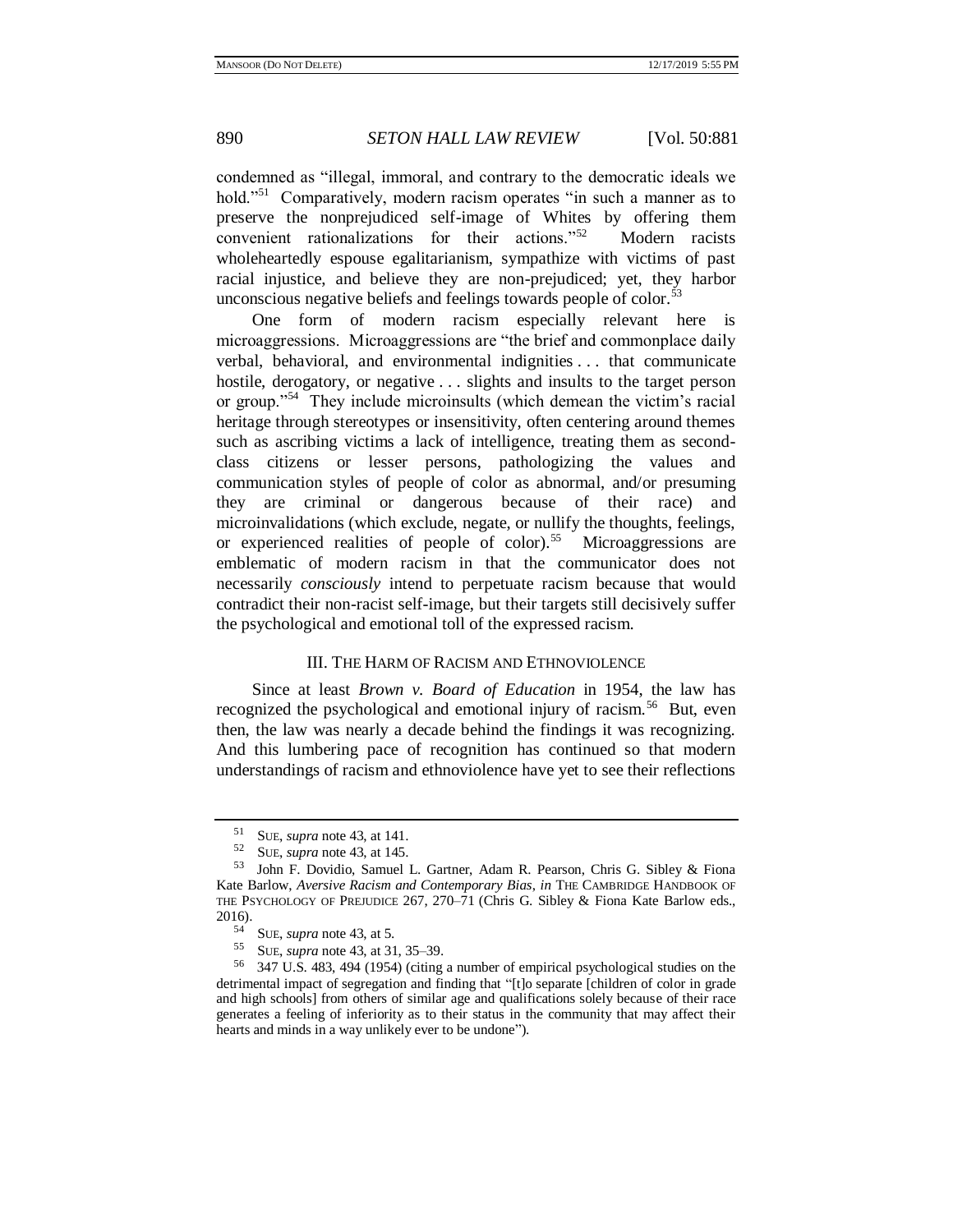in the law. Microaggressions, for instance, were first studied in  $1970^{57}$  and became part of the academic mainstream in the  $2000s$ ;<sup>58</sup> as of late 2018, however, only *four* cases have ever, even cursorily, used the term "microaggression"—all in the last three years and none to evaluate whether a plaintiff suffered a cognizable injury.<sup>59</sup>

The scientific community has a fuller history of recognizing the physiological, psychological, and emotional impact of racism. Psychologists have found exposure to racist incidents<sup>60</sup> heightens physiological reactivity—such as increased heart rate or blood pressure $61$  leading to hypertension, coronary heart disease, diabetes, asthma, allergies,<sup>62</sup> coronary artery calcification, increases in body max index (BMI), giving birth to lower weight infants,<sup>63</sup> and a depressed immune system consequently more susceptible to microbial disease.<sup>64</sup> The cumulative effect of racism's chronic stress also directly contributes to

 $60$  Racist incidents are "cognitive/affective assaults on one's ethnic self-identification. These assaults can be verbal attacks, physical attacks, or threats to livelihood . . . . The assaults can be sudden or systematic, intentional or unintentional, or overt or ambiguous and can be perpetrated by an individual (individual racism) or institution (institutional racism) or by cultural hegemony (cultural racism)." Thema Bryant-Davis & Carlota Ocampo, *Racist Incident-Based Trauma*, 33 COUNSELING PSYCHOLOGIST 479, 480 (2005) (citations omitted).

<sup>61</sup> Jules P. Harrell, Sadiki Hall & James Taliaferro, *Physiological Responses to Racism and Discrimination: An Assessment of the Evidence*, 93 AM. J. PUB. HEALTH 243 (2003).

<sup>62</sup> SUE, *supra* note [43,](#page-7-1) at 97–98. *See also* Laura Smart Richman, Jolynn Pek, Elizabeth Pascoe & Daniel J. Bauer, *The Effects of Perceived Discrimination on Ambulatory Blood Pressure and Affective Responses to Interpersonal Stress Modeled Over 24 Hours*, 29 HEALTH PSYCHOL. 403, 403, 408 (2010) (finding that individuals who experienced more chronic racial discrimination had more negative daily affect, higher levels of depression and anxiety, and cardiovascular dysregulation putting them at risk for hypertension and coronary heart disease).

<sup>63</sup> Robert T. Carter & Thomas D. Scheuermann, *Legal and Policy Standards for Addressing Workplace Racism*, 12 U. MD. L.J. RACE RELIGION GENDER & CLASS 1, 9–10 (2012).

<sup>64</sup> Nelson, *supra* note [19,](#page-3-0) at 927.

<span id="page-10-1"></span><span id="page-10-0"></span>

<sup>57</sup> SUE, *supra* not[e 43,](#page-7-1) at xvi.

<sup>58</sup> Scott O. Lilienfeld, *Microaggressions: Strong Claims, Inadequate Evidence*, 12 PERSP. ON PSYCHOL. SCI. 138, 141 (2017).

<sup>59</sup> Kulikowski v. Payscale, No. 18-cv-00702-MSK-MEH, 2018 WL 3209109, at \*1 (D. Colo. June 29, 2018) (involving an employee suing under multiple civil rights acts for posttraumatic stress disorder she alleges was caused by a "microaggression" in a leadership training workshop at work); Vejo v. Portland Pub. Schs., 204 F. Supp. 3d 1149, 1161 (D. Or. 2016) (involving a challenge to an expert witness's qualifications to testify on the impact of microaggressions on the plaintiff), Gadling-Cole v. Bd. of Trs. of the Univ. of Ala., No. 2:12-CV-2882-SLB, 2015 U.S. Dist. LEXIS 127161, at \*52 n.27 (N.D. Ala. Sept. 23, 2015) (involving a professor suing her former employer for allegedly discriminating against her, including engaging in racial microaggressions); Kiani v. Huha, No. A18-0157, 2018 Minn. App. Unpub. LEXIS 873, at \*10–12 (Minn. Ct. App. Oct. 8, 2018) (involving a plaintiff appealing the lower court's denial of her relief on the basis that the judge below was biased and engaged in ethnicity-based microaggressions against her).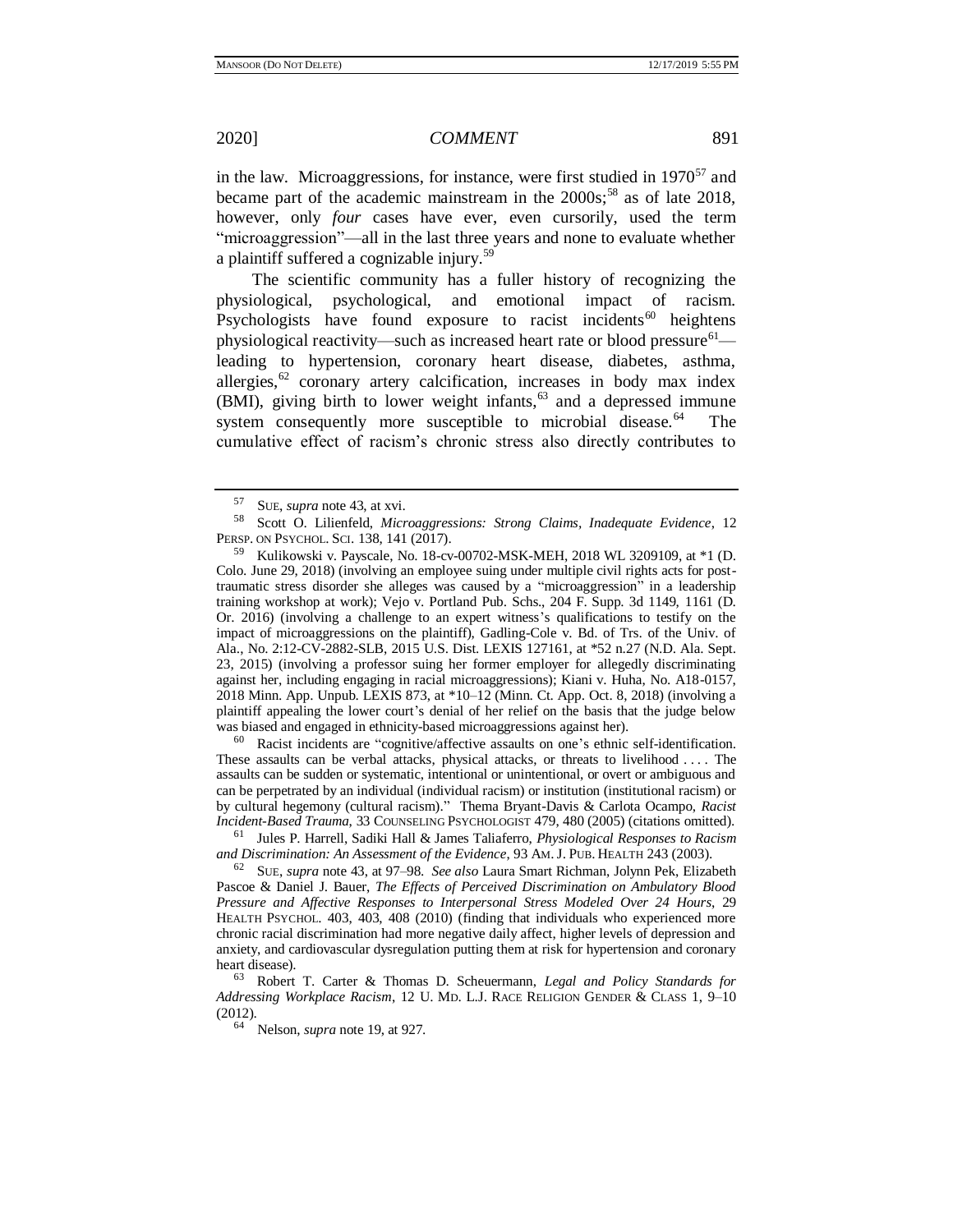<span id="page-11-0"></span>

depression and anxiety; "diminishes the quality of life; lowers life satisfaction, happiness, and self-esteem; increases cultural mistrust, feelings of alienation, anxiety, and feelings of loss, helplessness, [paranoia,] and racial rage; and may result in fatigue and exhaustion."<sup>65</sup>

<span id="page-11-3"></span>Further, not only is there widespread consensus that hate crimes can severely traumatize victims to produce PTSD and other DSM disorders, there is also growing consensus that a lifetime of *microaggressions*—a lifetime of the quintessential expressions of modern racism—can have an equally detrimental impact.<sup>66</sup> Some research even suggests microaggressions are *more* distressing than ordinary stressors because (1) microaggressions occur more frequently and tend to last longer while ordinary stressors are time-limited, and (2) microaggressions are more potent because they are symbols of historic oppression and are often ambiguous where ordinary stressors are easily traceable to a root cause.<sup>67</sup> In other words, even where one microaggression has minimal effect, the cumulative impact of a lifetime of microaggressions can be destructive enough to produce the same sort of traumatic stress as a hate crime.<sup>68</sup> Thus, reactions to *both* racial micro- and macroaggressions can include trauma symptoms such as flashbacks and nightmares, loss of memory and concentration, depression, anxiety, hypervigilance, trouble sleeping, decreased appetite, irritability, gambling problems or substance abuse, and isolation.<sup>69</sup> Indeed, some studies find nearly three-quarters of people who face racial discrimination have lasting psychological effects, many of which are consistent with trauma reactions.<sup>7</sup>

### <span id="page-11-4"></span><span id="page-11-1"></span>A. *Racist Incidents and Post-Traumatic Stress Disorder*

Many scholars in the early 2000s advocated to conceptualize racist incidents as a form of trauma<sup>71</sup> in the Diagnostic and Statistical Manual of

<sup>71</sup> "Although trauma is a form of stress, it is distinct in that it is a more severe form of stress understood in terms of both the nature of the stressor(s) and the type of reaction to the stressor(s)." Robert T. Carter, *Racism and Psychological and Emotional Injury: Recognizing and Assessing Race-Based Traumatic Stress*, 35 COUNSELING PSYCHOLOGIST

<span id="page-11-2"></span><sup>65</sup> SUE, *supra* not[e 43,](#page-7-1) at 99–100, 149.

<sup>&</sup>lt;sup>66</sup> SUE, *supra* not[e 43,](#page-7-1) at 91–93.

<sup>67</sup> SUE, *supra* not[e 43,](#page-7-1) at 96.

<sup>68</sup> SUE, *supra* not[e 43,](#page-7-1) at 6–7, 51, 150.

<sup>69</sup> Wahiba M. Abu-Ras & Zulema E. Suarez, *Muslim Men and Women's Perception of Discrimination, Hate Crimes, and PTSD Symptoms Post 9/11*, 15 TRAUMATOLOGY 48, 49 (2009); Bonnie Lee, Peter Kellett, Kamal Seghal & Corina Van den Berg, *Breaking the Silence of Racism Injuries*, 14 INT'L J. MIGRATION, HEALTH & SOC. CARE 1, 6 (2018) (citations omitted). For further analysis of the physiological, psychological, and emotional harms of racism, see THE COST OF RACISM FOR PEOPLE OF COLOR (Alvin N. Alvarez, Christopher T. H. Liang & Helen A. Neville, eds., 2016).

Carter & Scheuermann, *supra* not[e 63,](#page-10-0) at 14 (citations omitted).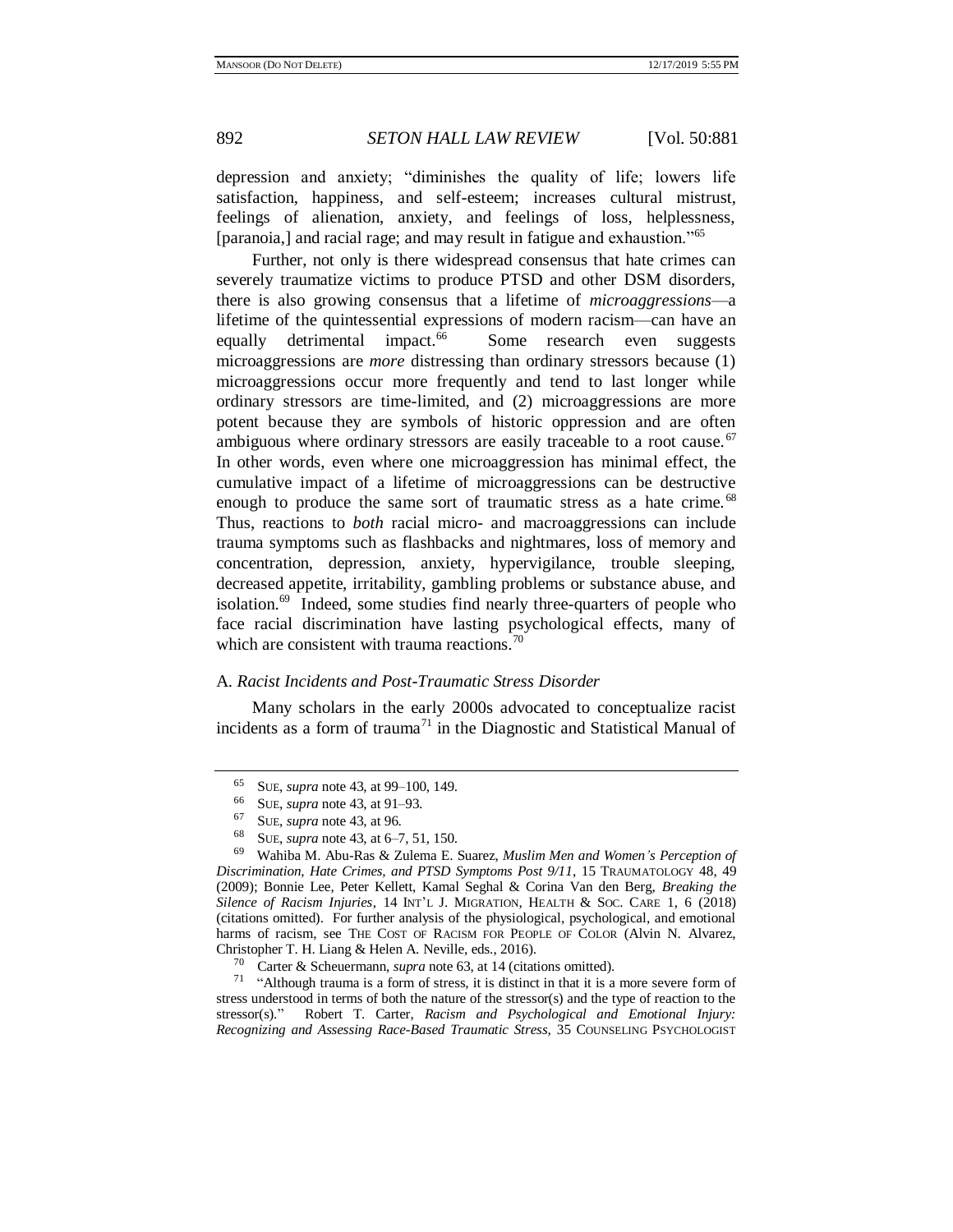<span id="page-12-1"></span>Mental Disorders (DSM; the comprehensive codification of all formally recognized psychological disorders), namely through expanding the definition of PTSD. In the most recent edition of the DSM, the DSM-5, PTSD is caused by "exposure to actual or threatened death, serious injury, or sexual violence."<sup>72</sup> PTSD leads to intrusion symptoms (e.g., flashbacks, nightmares, and/or intrusive and recurrent memories of the traumatic event(s)), as well as avoidance of stimuli associated with the traumatic event(s) and negative changes in cognition and mood related to the traumatic event(s) (e.g., difficulty remembering the event, self-blame or self-loathing, diminished interest in significant activities, inability to experience positive emotions, feelings of detachment and estrangement, or persistent fear, horror, anger, guilt, shame, or other negative emotional states).<sup>73</sup> PTSD also manifests in "marked alterations in arousal and reactivity associated with the traumatic event(s)... as evidenced by"  $(1)$ "irritable behavior and angry outbursts (with little or no provocation)"; (2) "reckless or self-destructive behavior"; (3) "hypervigilance"; (4) "exaggerated startle response"; (5) "problems with concentration"; and/or (6) "sleep disturbance (e.g., difficulty falling or staying asleep or restless sleep)." $74$  Thus, many of the aforementioned psychological and physiological sequalae of racism naturally very closely mimic the symptomology of PTSD. Indeed, a growing body of psychological scholarship documents "a robust link" between racism and trauma, including a substantial amount which conceptualizes racism *as* trauma and suggests the link may be causational, not merely correlational.<sup>75</sup>

<span id="page-12-0"></span><sup>13, 19 (2007).</sup>

<sup>72</sup> AM. PSYCHOLOGICAL ASS'N, DIAGNOSTIC AND STATISTICAL MANUAL OF MENTAL DISORDERS 271 (5th ed. 2013). PTSD can be caused by directly experiencing the traumatic event, witnessing the same in person, learning that the same happened to a close family member or friend, or "experiencing repeated or extreme exposure to aversive details of the traumatic event(s) (e.g., first responders collecting human remains; police officers repeatedly exposed to details of child abuse)."

<sup>73</sup> *Id.* at 271–72.

<sup>74</sup> *Id.* at 272.

<sup>75</sup> Terrence A. Jordan II, Experiences of Racism and Race-Based Traumatic Stress 10, 13–21 (Aug. 8, 2017) (unpublished Ph.D. dissertation, Georgia State University), https://scholarworks.gsu.edu/cps\_diss/125. *See also* Cheryl Curie, T. Cameron Wild, Donald Schopflocher & Lory Laing, *Racial Discrimination, Post-Traumatic Stress and Prescription Drug Problems Among Aboriginal Canadians*, 106 CANADIAN J. PUB. HEALTH 382, 386 (2015) ("This study ... documents a positive association between racism experienced in the past year and PTSD symptoms experienced in the past month that could not be explained by other events such as childhood separation from parents, abuse in childhood and exposure to poverty over the life course. In mediation models, PTSD symptoms explained the association between racial discrimination and prescription drug problems among Aboriginal adults; general psychological stress and distress did not . . . . A model that may be derived from these findings posits that racial discrimination results in states of distress and suffering consistent with PTSD symptoms . . . .").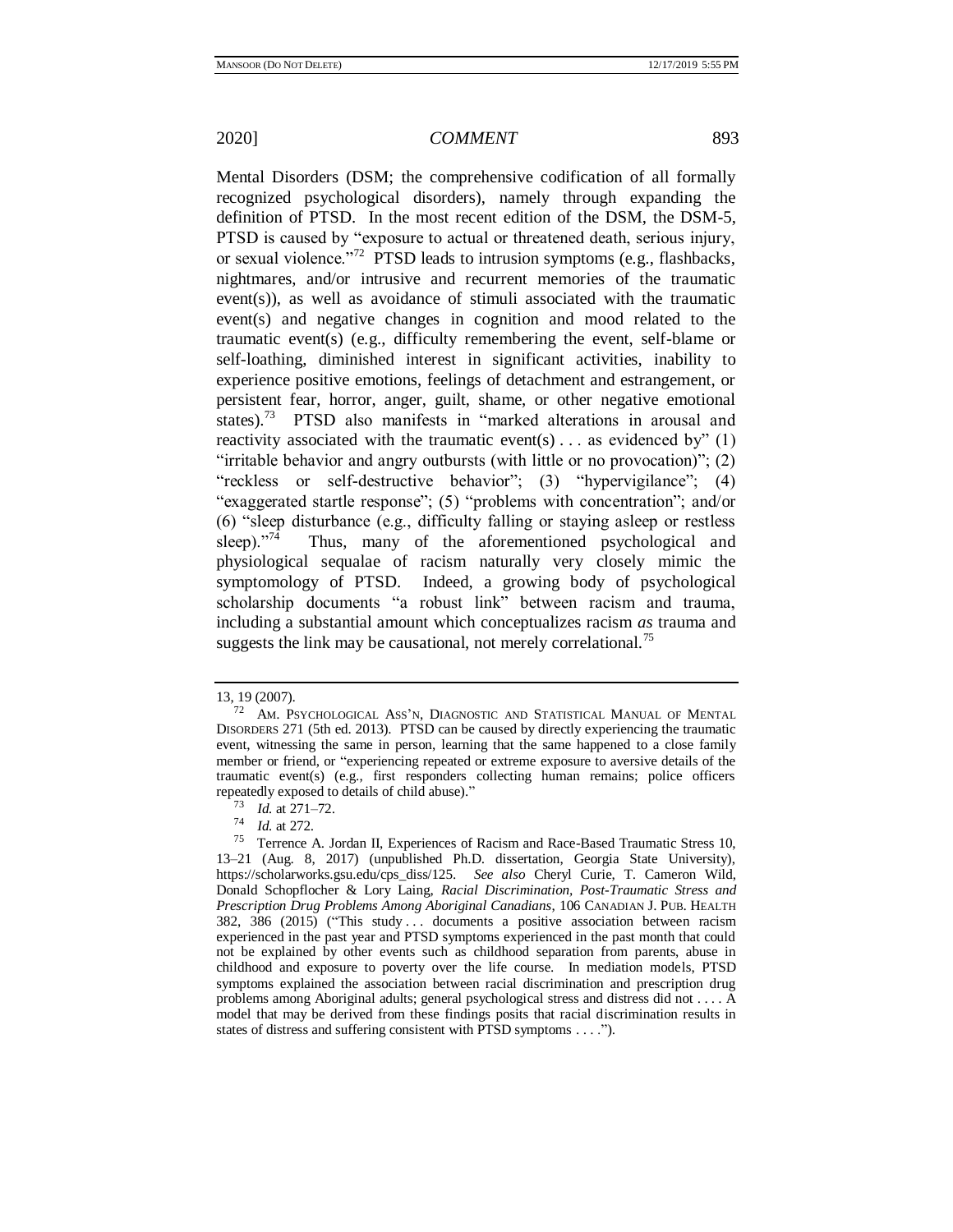To strengthen the case that racism and ethnoviolence can produce PTSD symptoms, psychologists often draw parallels between the lasting impact of racist incident-based trauma and of accepted sources of PTSD. For instance, scholars note that both racist incidents and childhood sexual abuse, sexual harassment, or rape produce in the victim feelings of shock, betrayal, and powerlessness; a sense that they are "not good enough"; a long-lasting difficulty trusting themself or others; a distrust and resultant numbing of their emotions; and difficulty discussing the trauma.<sup>76</sup>

Additional parallels can be drawn between the trauma of racism and rape. Both racists and rapists justify their behaviors through the perpetuation of myths that their victims are lesser.<sup>77</sup> Both produce injuries that are cognitive (e.g., difficulty remembering and concentrating), emotional (e.g., anger, self-blame, and distrust), and psychological (e.g., depression and anxiety) and impact victims' ability to have healthy relationships.<sup>78</sup> Survivors of both use denial as a protective mechanism<sup>79</sup> and may experience shock, numbness, or dissociation during or after the abuse which prevents them from speaking up, responding, or asking for help; and this temporary paralysis can also lead to self-blame, shame, or self-loathing if survivors consider their inability to defend themselves the cause of the abuse.<sup>80</sup>

Parallels can also be drawn between racist incidents and domestic violence. Both manifest as multi-event violations over time, where the termination of one incident does not necessarily establish safety, and a significant likelihood of another violation in the near future produces hyperarousal and anxiety, even though the timing and details of that future violation are indeterminable.<sup>81</sup> Survivors of both racism and domestic violence often experience feelings of "shame, self-blame, powerlessness, fear, and confusion."<sup>82</sup> Society tells survivors of both that if they had just been nicer, avoided certain situations or people, said or done the right things, or otherwise modified their behavior, they would not have suffered the abuse.<sup>83</sup> Perpetrators of both justify their abuse by claiming their

<sup>76</sup> Bryant-Davis & Ocampo, *supra* not[e 60,](#page-10-1) at 486–87.

People of color are deemed uncivilized, criminal, and untrustworthy; rape survivors are accused of being liars, teasers, and untrustworthy. Bryant-Davis & Ocampo, *supra* note [60,](#page-10-1) at 487.

<sup>78</sup> Bryant-Davis & Ocampo, *supra* not[e 60,](#page-10-1) at 487–88.

Denial for rape survivors may sound like "maybe he didn't hear me say no," or "at a certain point men can't stop"; for targets of racism, it may be outright denial that discrimination even occurred. Bryant-Davis & Ocampo, *supra* not[e 60,](#page-10-1) at 488.

 $\begin{array}{c} 80 \ 81 \ 81 \ \text{R}m \end{array}$ 

<sup>81</sup> Bryant-Davis & Ocampo, *supra* not[e 60,](#page-10-1) at 492.

 $\frac{82}{83}$  *Id.* 

<sup>83</sup> *Id.*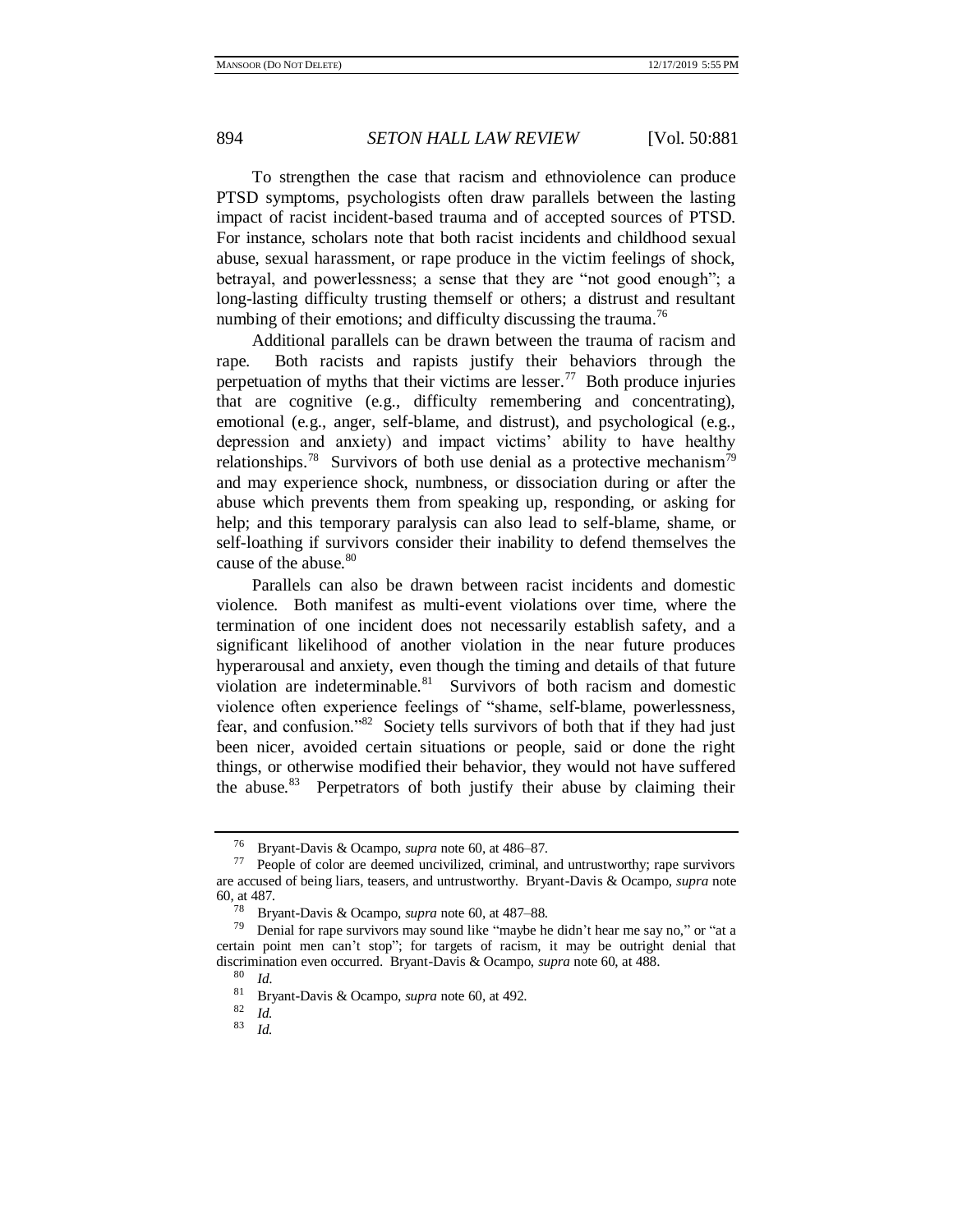victim deserved it (whether by burning the food, flirting, or arriving home late in the case of domestic violence; or in the case of racism, acting dangerously or suspiciously so that the racist was allegedly protecting themself or others by their abuse). $84$  And society responds to both forms of abuse with heavy doses of victim-blaming, saying that survivors of domestic violence should "just leave" rather than "choosing" to stay and that people of color should "lift themselves up by their bootstraps."<sup>85</sup>

Thus, identifying these parallels—and the resulting similarities in the psychological and emotional scars suffered—scholars advocated the definition of PTSD ought to be broadened to better encompass the injuries of racism. But they were met with significant resistance. Foundationally, the psychological community has traditionally disfavored expanding definitions of mental disorders for fear of diluting the meaning of a diagnosis or demoting the status of legitimate victims; even the inclusion of domestic violence and sexual assault in PTSD (which had previously been limited almost exclusively to war-related trauma) came only after extensive lobbying and advocacy.<sup>86</sup> Consequently, the DSM continues to define trauma as originating only from incidents that could have caused physical injury or death to oneself or others, and still excludes traumatic symptoms from verbal or emotional abuse, denial of resources, or social alienation.<sup>87</sup> Additionally, some may find it problematic that recognizing racist incidents as trauma could have direct implications on perpetrator accountability (particularly financially as compensatory damages)<sup>88</sup> and on victims who may be stigmatized if racism is pathologized as trauma.<sup>89</sup> Because of these barriers, modern racism remains largely outside the scope of PTSD.<sup>90</sup>

<span id="page-14-1"></span>

<span id="page-14-0"></span><sup>84</sup> Bryant-Davis & Ocampo, *supra* not[e 60,](#page-10-1) at 493.

<sup>85</sup> Bryant-Davis & Ocampo, *supra* not[e 60,](#page-10-1) at 493–94.

<sup>86</sup> Bryant-Davis & Ocampo, *supra* not[e 60,](#page-10-1) at 485.

 $\frac{87}{88}$  *Id.* 

<sup>88</sup> Bryant-Davis & Ocampo, *supra* not[e 60,](#page-10-1) at 485–86.

 $\frac{89}{90}$  *Id.* at 486.

Robert T. Carter & Jessica M. Forsyth, *A Guide to the Forensic Assessment of Race-Based Traumatic Stress Reactions*, 37 AM. ACAD. PSYCHIATRY & L. 28, 36–37 (2009); Monnica T. Williams et al., *Cultural Adaptations of Prolonged Exposure Therapy for Treatment and Prevention of Posttraumatic Stress Disorder in African Americans*, 4 BEHAV. SCI. 102, 103 (2014). Under the DSM-5 definition of PTSD and its potential origins, PTSD can result from racism or ethnoviolence in the form of a direct cataclysmic event which threatens the victim's bodily safety with death or serious injury because of their racial or ethnic identity group or in the form of vicarious cataclysmic events (e.g., witnessing a direct cataclysmic event against another member of one's racial or ethnic identity group. Janet E. Helms, Guerda Nicolas & Carlton E. Green, *Racism and Ethnoviolence as Trauma*, 18 TRAUMATOLOGY 65, 68 (2012). Excluded from that list, however, are the ambiguous microaggressions which sap mental energy and produce chronic fear, vigilance, or paranoia but do not produce the sort of threat of physical injury necessary to permit a PTSD diagnosis. *See supra* note[s 65](#page-11-0)[–70](#page-11-1) and accompanying text.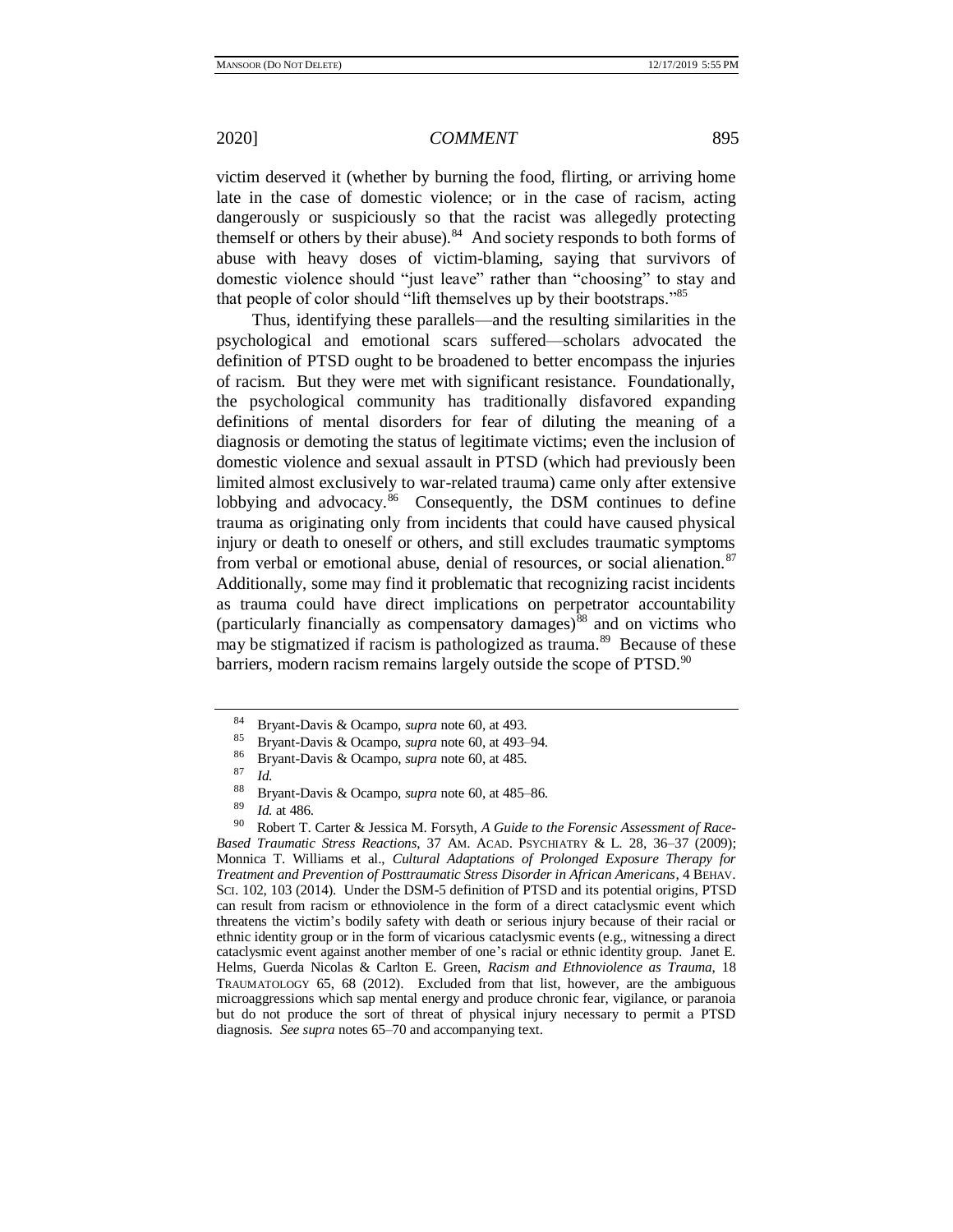### B. *Racist Incidents and Race-Based Traumatic Stress*

In response to the torpid evolution of the DSM, some scholars have proposed an entirely new theory to understand the injury of racism and ethnoviolence. Most notable is Robert T. Carter's race-based traumatic stress theory. Carter first proposed the theory in 2007 as a nonpathological model of the psychological distress resulting from racism and discrimination in order to aid counseling and psychological assessments,  $91$ though he also had an eye to its forensic applications—namely, evaluating psychological distress and emotional damages in legal claims, particularly federal civil rights cases. $92$  Thus, rather than mental health professionals diagnosing targets of racism with depression, anxiety, acute stress reactions, or other generalized diagnostic categories of psychological stress not specific to racism, Carter sought to develop a framework to understand "the unique aspects of racial experience" so mental health professionals can "know how to manage the emotional and psychological effects [of racist experiences] and how these effects may be manifested."<sup>93</sup>

<span id="page-15-0"></span>Carter conducted a meta-analysis of dozens of studies which demonstrated the high rate at which people of color experience racial discrimination and the extent to which it is a stressor producing physiological arousal and psychological and emotional distress.<sup>94</sup> Notably, Carter identified a well-established correlation between race and trauma whereby, when exposed to the same trauma, people of color developed higher rates of PTSD than their White counterparts,  $95$  suggesting racism itself is a stressor.<sup>96</sup> Further, Carter notes there are few stress models which adequately consider an individual's race or culture,  $97$  and he posits that part of the difficulty may be that racism neither wholly falls within the category of stress from "everyday events" nor the category of "extraordinary and more severe" stress from uncommon events.<sup>98</sup> Accordingly, he concludes racism has deeper psychological and emotional ramifications than merely

<sup>96</sup> Carter, *supra* not[e 71,](#page-11-2) at 73.

<sup>&</sup>lt;sup>91</sup> Carter, *supra* not[e 71.](#page-11-2)

<sup>92</sup> Robert T. Carter, *Clarification and Purpose of the Race-Based Traumatic Stress Injury Model*, 35 COUNSELING PSYCHOLOGIST 144, 145 (2007).

 $\frac{93}{94}$  *Id.* at 146.

<sup>94</sup> Carter, *supra* note [71,](#page-11-2) at 42–57. Particularly notable: a 2005 study of 323 people of color's experiences of racial discrimination which found that 89% of participants reported racist encounters, and 74% had "lasting psychological and emotional effects, many of which reflected traumatic reactions." *Id.* at 43–44 (citing Robert T. Carter, Jessica Forsyth, Silvia Mazzula & Bryant Williams, *Racial Discrimination and Race-Based Traumatic Stress*, *in* HANDBOOK OF RACIAL-CULTURAL PSYCHOLOGY & COUNSELING 447 (Robert T. Carter, ed., Vol. 2, 2002)).

<sup>&</sup>lt;sup>95</sup> Carter, *supra* not[e 71,](#page-11-2) at 38–41.<br><sup>96</sup> Carter, *supra* pote 71, at 73.

<sup>97</sup> Carter, *supra* not[e 71,](#page-11-2) at 28–31.

<sup>98</sup> Carter, *supra* not[e 71,](#page-11-2) at 30–31.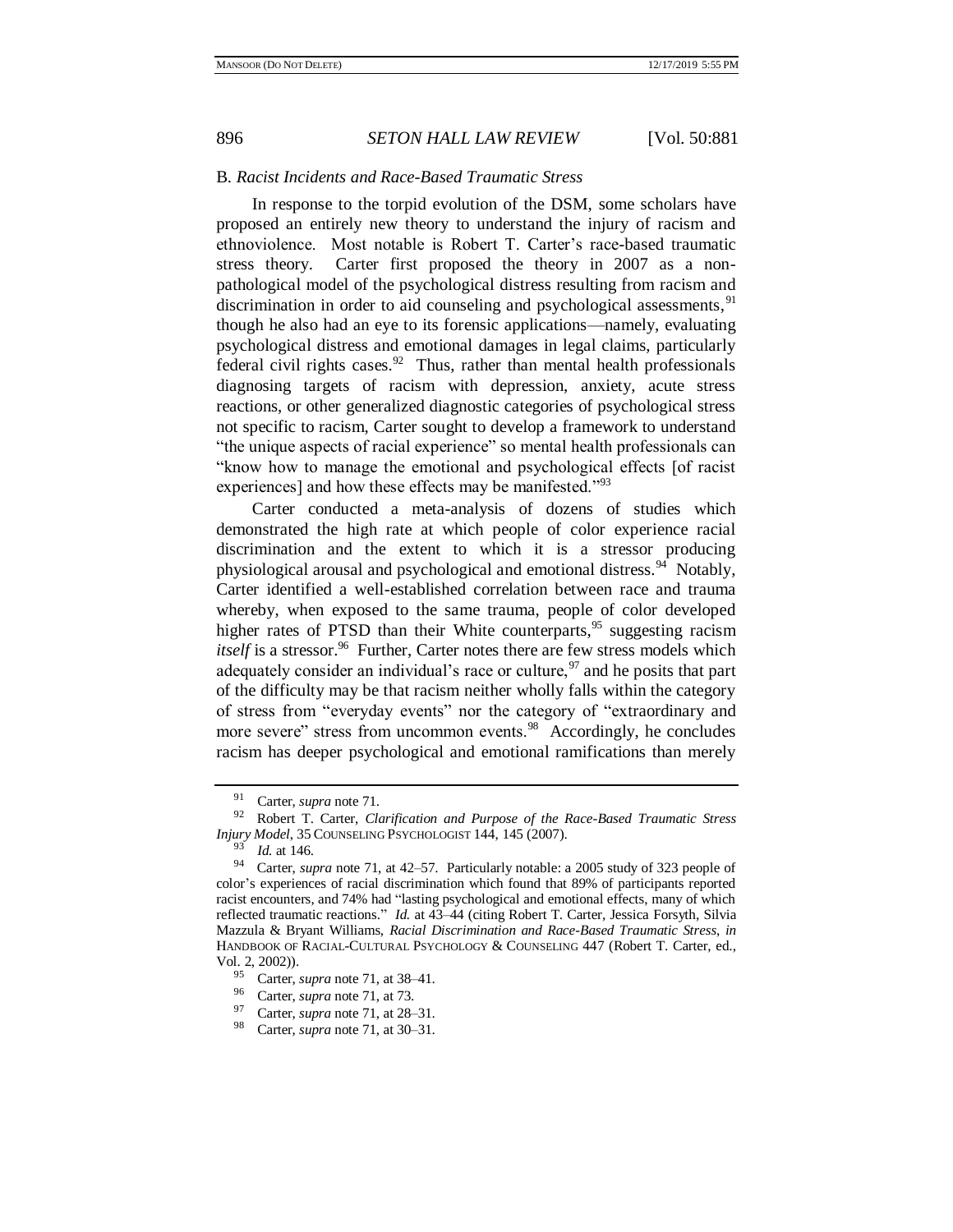<span id="page-16-0"></span>ordinary stress, but the rigid restrictions of PTSD are too narrow to appropriately address racism.<sup>99</sup>

Instead, Carter proposes that traumatic stress provides the best framework to understand the harms of racism. Traumatic stress was developed in 1997 to expand the range of traumatic events to those which are psychologically and emotionally threatening, even when not *physically* threatening; and it considers the cumulative effect of a lifetime of traumatic events rather than only the immediate effects of isolated incidents.<sup>100</sup> For an incident to produce traumatic stress, it must be (1) perceived as negative (causing emotional pain); (2) experienced as sudden; and (3) experienced as uncontrollable.<sup>101</sup> The core reactions associated with traumatic stress are *avoidance* or psychic numbing (e.g., avoiding thoughts, feelings, places, or people related to the event); *intrusion* or reexperiencing (e.g., intrusive thoughts and memories of the event, flashbacks and nightmares); and *arousal* or hyperactivity (e.g., hypervigilance, difficulty concentrating, irritability, anger or rage, sleeplessness, etc.). $102$ 

<span id="page-16-1"></span>Using this traumatic stress framework, Carter concluded that racism produces "psychological and emotional pain or injury [that] is part of a nonpathological process and set of reactions that have associated with them symptom clusters and reactions that can impair a person's functioning": RBTS.<sup>103</sup> Racism—whether manifesting as the denial of access to certain services or opportunities, as physical or verbal assaults or stereotyping, or as workplace isolation and denial of promotions—can produce a traumatic stress injury by which the victim experiences the event as negative, sudden, and uncontrollable, and has symptom manifestations of avoidance, intrusion, and arousal.<sup>104</sup> Thus, racism can produce traumatic stress which manifests as "anxiety, anger, rage, depression, compromised self-esteem, shame, ... guilt, ... irritability, hostility, poor social and interpersonal relationships, lack of trust in people, self-blame, or various combinations of all these reactions<sup>"105</sup>—symptoms which directly align the aforementioned empirically-shown harms of racism with the essential definition of traumatic stress. Additionally, Carter expressly noted chronic stress can

Carter, *supra* note [71,](#page-11-2) at 33. For instance, a PTSD diagnosis requires a traumatic incident that created a threat of death or serious physical injury, but racism and other forms of emotional abuse often fall outside those parameters. Robert T. Carter & Carrie Muchow, *Construct Validity of the Race-Based Traumatic Stress Symptom Scale and Tests of Measurement Equivalence*, 9 PYSCHOL. TRAUMA 688, 688 (2017).

<sup>&</sup>lt;sup>100</sup> Carter, *supra* not[e 71,](#page-11-2) at 34.

<sup>&</sup>lt;sup>101</sup> Carter, *supra* not[e 71,](#page-11-2) at 34–35.

 $\frac{102}{103}$  Carter, *supra* not[e 71,](#page-11-2) at 36.

<sup>&</sup>lt;sup>103</sup> Carter, *supra* not[e 71,](#page-11-2) at 83.

<sup>&</sup>lt;sup>104</sup> Carter, *supra* not[e 71,](#page-11-2) at 84, 90.<br><sup>105</sup> Carter, supra pote 71, at 90, 92

Carter, *supra* not[e 71,](#page-11-2) at 90, 92.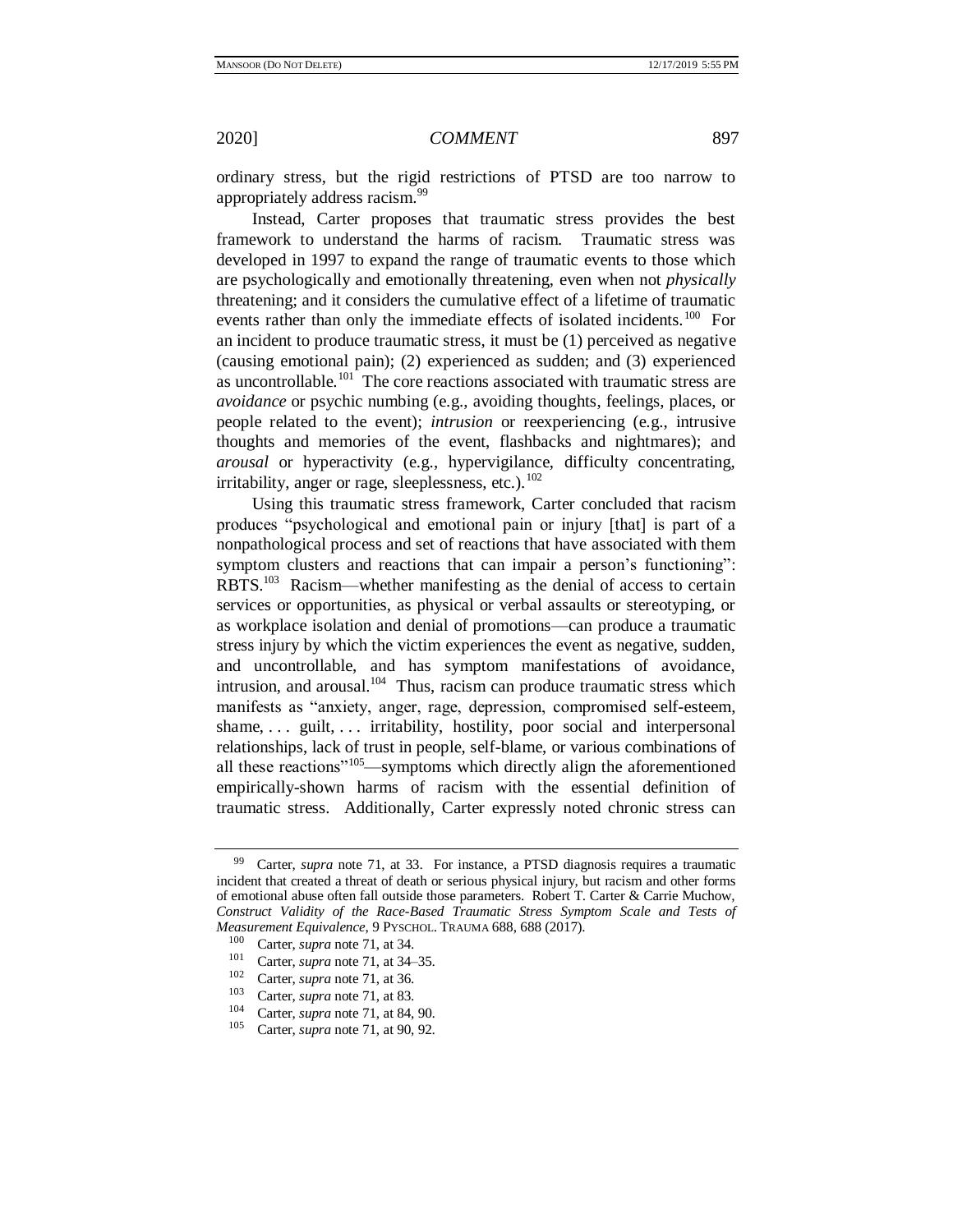produce trauma where "a 'last straw['] encounter or experience . . . increases the level of stress to the threshold of trauma."<sup>106</sup> Thus, the "severity" of a racist incident is not the overtness or potential lethality of the racism encountered therein, but the "strength and intensity of the person's reaction and the symptom cluster that emerges" therefrom, meaning even microaggressions can produce traumatic stress.<sup>107</sup>

<span id="page-17-0"></span>In 2013, Carter published a standard to "recognize and assess [RBTS] reactions," the Race-Based Traumatic Stress Symptom Scale (RBTSSS).<sup>108</sup> Developed over five years, the RBTSSS was the first instrument to specifically assess racism-related trauma.<sup>109</sup> It measures RBTS resulting from specific encounters with racism and discrimination in which victims answer a series of yes or no statements to identify if they perceived the specific incident as negative, sudden, and uncontrollable (i.e. whether the incident could qualify as a stressor for traumatic stress) and the extent to which victims experienced symptoms of traumatic stress (namely, depression, intrusion, anger, hypervigilance, physiological arousal, low self-esteem, and avoidance or dissociation).<sup>110</sup> For RBTS to exist, the experience must have been negative, sudden, *and* uncontrollable; and the individual must report the presence of at least two of the three reactions demonstrating the presence of traumatic stress (i.e. arousal/hypervigilance, intrusion/reexperiencing, and avoidance/numbing).<sup>111</sup> Carter has since demonstrated the potential for use of the RBTSSS in clinical settings as a means of evaluating emotional pain based on "whether, and to what extent, the client was affected by [a racist incident], and [the] treatment or  $\dots$ evaluation [needed] to assist the person to relieve the experienced stress."<sup>112</sup> Further, in subsequent empirical studies, Carter and others have affirmed the validity of the RBTSSS.<sup>113</sup>

# IV. MODERN RACISM BUT OLD-FASHIONED IIEDS

The Third Restatement of Torts intentionally sets the injury standard of severe emotional distress very high to prevent plaintiffs from bringing

<sup>&</sup>lt;sup>106</sup> Carter, *supra* not[e 71,](#page-11-2) at 84.

<sup>&</sup>lt;sup>107</sup> Carter, *supra* not[e 71,](#page-11-2) at 88–90.<br><sup>108</sup> Pobert T. Carter at al. *Initial* 

<sup>108</sup> Robert T. Carter et al., *Initial Development of the Race-Based Traumatic Stress Symptom Scale: Assessing the Emotional Impact of Racism*, 5 PSYCHOL. TRAUMA 1, 2  $(2013).$ 

<sup>&</sup>lt;sup>109</sup> Carter & Muchow, *supra* not[e 99,](#page-16-0) at 693.<br><sup>110</sup> Carter & Muchow, *supra* note 99 at 689

<sup>&</sup>lt;sup>110</sup> Carter & Muchow, *supra* not[e 99](#page-16-0) at 689.

<sup>111</sup> Robert T. Carter & Sinéad M. Sant-Barket, *Assessment of the Impact of Racial Discrimination and Racism: How to Use the Race-Based Traumatic Stress Symptom Scale in Practice*, 21 TRAUMATOLOGY 32, 33 (2015) (internal citations omitted).

<sup>112</sup> *Id.* at 38.

<sup>113</sup> Carter & Muchow, *supra* not[e 99,](#page-16-0) at 689, 694.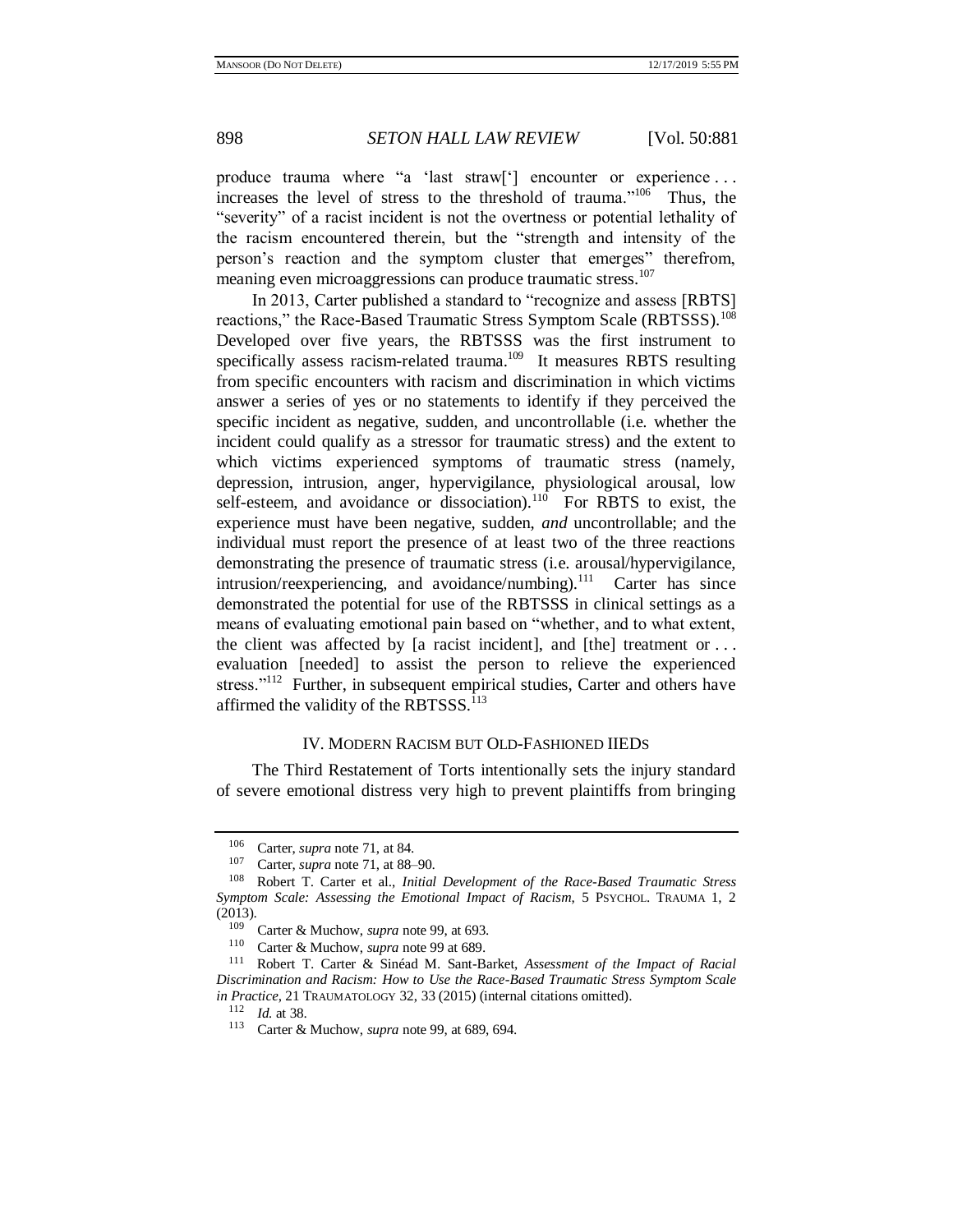IIED suits for mere inconveniences; in practice, however, the standard is so high it operates as a nearly-complete bar to even genuinely severely injured plaintiffs. The Restatement reads: "complete emotional tranquility is seldom attainable in this world, and some degree of emotional harm, even significant harm, is part of the price of living in a complex and interactive society."<sup>114</sup> Thus, "as a matter of policy, even if emotional harm is inflicted for no purpose other than to cause such harm, some degree of emotional harm must be expected in social interaction and tolerated without legal recourse."<sup>115</sup> The severe emotional distress requirement consequently makes it so that "the law intervenes only where distress inflicted is so severe that no reasonable [person] could be expected to endure it."<sup>116</sup> A diagnosed DSM disorder, like PTSD, is in many ways a paradigmatic IIED injury; indeed, some jurisdictions like Tennessee expressly counsel that "[e]vidence that the plaintiff sought medical treatment [and] was diagnosed with a medical or psychiatric disorder such as post-traumatic stress disorder" should "inform the analysis and [is] pertinent to support a plaintiff's claim that he or she has suffered a serious mental injury."<sup>117</sup>

<span id="page-18-0"></span>In many jurisdictions, however, this sets the bar for "severe emotional distress" so high that even deeply emotionally-harmed plaintiffs are unable to satisfy it, often resulting in the dismissal of their suit at summary judgment. For instance, Iowa has held "evidence that [the] plaintiff was so angry he felt physical pain, was sleepless, could only think about the event, felt cheated by the legal system and did not trust lawyers or anyone else, was haunted by fears that occupied his waking moments, interrupted his sleep, and prevented him from enjoying life" was insufficient to establish a claim of emotional distress.<sup>118</sup> Iowa has also held that an event that was the "'worst thing' that ever happened to [the] plaintiff" and which produced confusion and upset the plaintiff "fell far short" of the proof necessary for a prima facie case;<sup>119</sup> that a plaintiff who "'quivered' when the subject came up" had shown insufficiently severe emotional distress;<sup>120</sup> and that a plaintiff who "suffered destruction of his career and reputation in the community, anxiety and high blood pressure requiring medication, nightmares, headaches, dizziness, and loss of enthusiasm" suffered only

<sup>&</sup>lt;sup>114</sup> RESTATEMENT (THIRD) OF TORTS  $§$  46.<br><sup>115</sup> Id

 $\frac{115}{116}$  *Id.* 

 $\frac{116}{117}$  *Id.* (quoting cmt. j).

Rogers v. Louisville Land Co., 367 S.W.3d 196, 209-10 (Tenn. 2012).

<sup>118</sup> Rouse v. Farmers State Bank, 866 F. Supp. 1191, 1218 (N.D. Iowa 1994) (citing Bates v. Allied Mut. Ins. Co., 467 N.W.2d 255, 261 (Iowa 1991)).<br><sup>119</sup> Id. at 1218 (giting Tappe v. Joue Mathodist Medical Co

*Id.* at 1218 (citing Tappe v. Iowa Methodist Medical Ctr., 477 N.W.2d 396, 404 (Iowa 1991)).

<sup>120</sup> *Id.* (citing Bethards v. Shivvers, Inc., 355 N.W.2d 39, 44–45 (Iowa 1984)).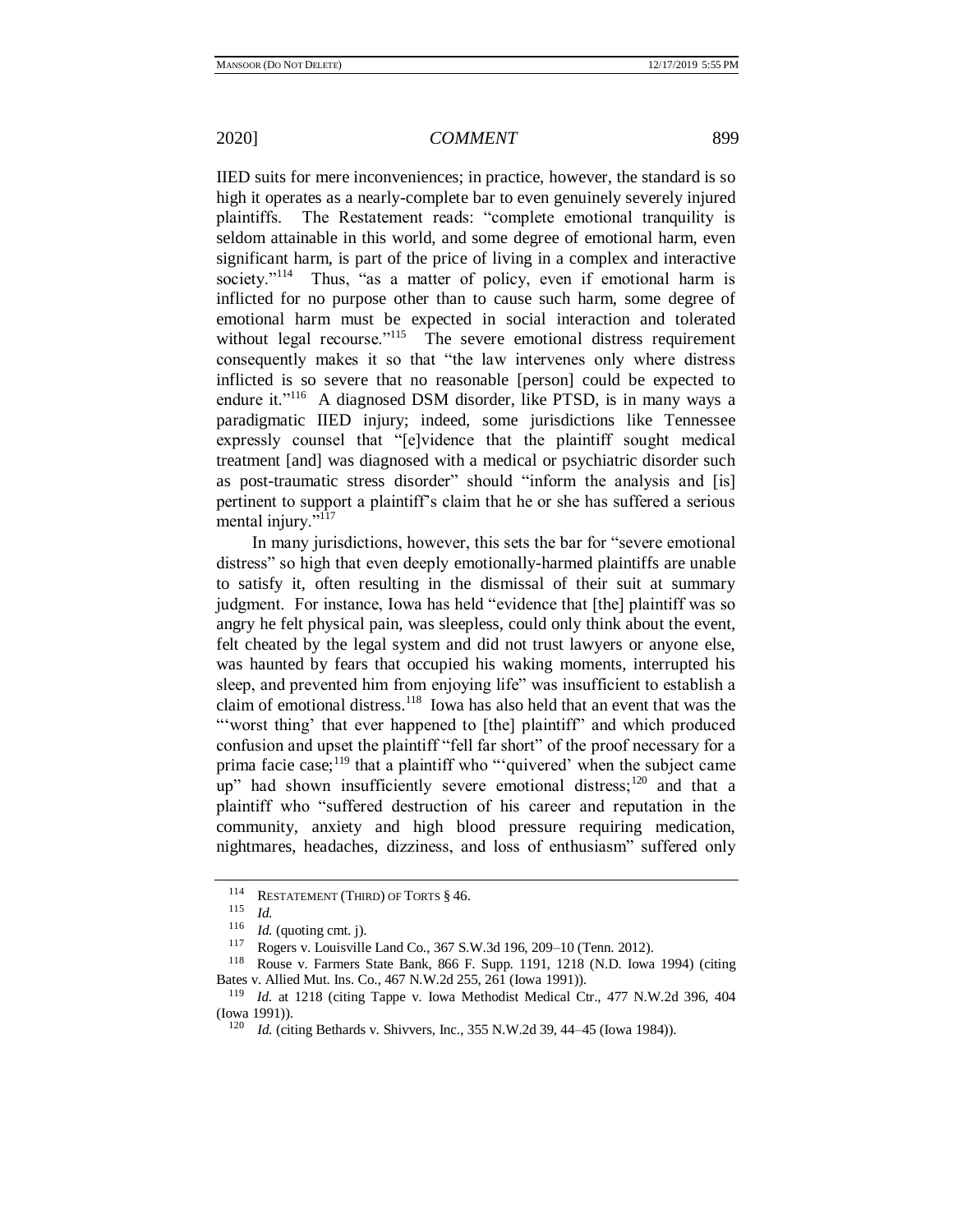symptoms which were "uncomfortable or disconcerting, [but] *not* 'so severe that no reasonable [person] could be expected to endure it."<sup>121</sup> Similarly, New Jersey found that a plaintiff who was nauseous, upset, and hysterical; suffered from depression; had nightmares; and "no longer enjoy[ed] her activities the way she used to" lacked "distress . . . [rising] to the required threshold level" because she still played bingo, had friends, and tried to keep herself busy, meaning that, by law, she lacked a "dramatic impact on her every-day activities or on her ability to function daily."<sup>122</sup> Minnesota has held a plaintiff's symptoms of "insomnia, crying spells, a fear of answering the door and telephone, and depression necessitating treatment [were] not sufficiently severe."<sup>123</sup> Illinois has held that neither feeling "'fright, horror, grief, shame, humiliation and worry,'" nor feeling "appalled, annoyed, aggravated, disgusted, offended, upset, embarrassed, uncomfortable, belittled and self-conscious" was severe emotional distress within the meaning of IIED.<sup>124</sup> Furthermore, Nevada has held that a plaintiff who "had 'great difficulty in eating, sleeping, and [who] suffer[ed] outward manifestations of stress and [was] generally uncomfortable'" did not have severe emotional distress<sup>125</sup> and that "feelings of inferiority, headaches, irritability, and loss of ten pounds are insufficient evidence of distress *as a matter of law*."<sup>126</sup> Additionally—perhaps even more troubling for plaintiffs than the litany of symptoms they are evidently expected to be able to endure—are some courts' sweeping pronouncements that distress must be entirely debilitating in order to be actionable: New Jersey, for instance, requires emotional distress be "disabling" to be considered sufficiently severe to support an IIED claim,  $127$  and Minnesota has stated that any distress of the type "people commonly encounter and endure in their lives" should not so much as be submitted to a jury.  $128$ 

<span id="page-19-0"></span><sup>1&</sup>lt;sup>21</sup> *Rouse*, 866 F. Supp. at 1218–19 (emphasis added).<br>1<sup>22</sup> **Leaguesia v. City of Navarly 702, A 2d 721, 74** 

Lascurain v. City of Newark, 793 A.2d 731, 748–49 (N.J. Super. Ct. App. Div. 2002).

<sup>123</sup> Jensen v. Walsh, 609 N.W.2d 251, 254 (Minn. App. 2000), *rev'd on other grounds*  623 N.W.2d 247 (Minn. 2001) (citing Elstrom v. Independent Sch. Dist. No. 270, 533 N.W.2d 51, 57 (Minn. App. 1995)).

<sup>124</sup> Cheatham v. City of Chi., No. 16 C 3015, 2018 U.S. Dist. LEXIS 76440, at \*19–20 (N.D. Ill. May 7, 2018) (first citing Lovi v. Vill. of Arlington Heights, 62 F. Supp. 3d 756, 769 (N.D. Ill. 2014); and then citing Ponticello v. Amark Unif. & Career Apparel Servs., Inc., No. 05 C 1137, 2006 U.S. Dist. LEXIS 66977, at \*13 (N.D. Ill. Sept. 19, 2006)).

<sup>125</sup> Igbinovia v. Catholic Healthcare West, No. 2:07-cv-01170-RCJ-PAL, 2010 U.S. Dist. LEXIS 144702, at \*15 (D. Nev. March 4, 2010) (citing Churchill v. Barach, 863 F. Supp. 1266, 1276 (D. Nev. 1994)).

<sup>126</sup> *Id.* (citing Alam v. Reno Hilton Corp., 819 F. Supp. 905, 911 (D. Nev. 1993) (emphasis added)).

 $127$  Sweeten v. Middle Twp., No. 04-3512, 2007 U.S. Dist. LEXIS 92186, at \*38 (D. N.J. Dec. 14, 2007).

<sup>128</sup> Lee v. Metropolitan Airport Com., 428 N.W.2d 815, 823 (Minn. Ct. App. 1988)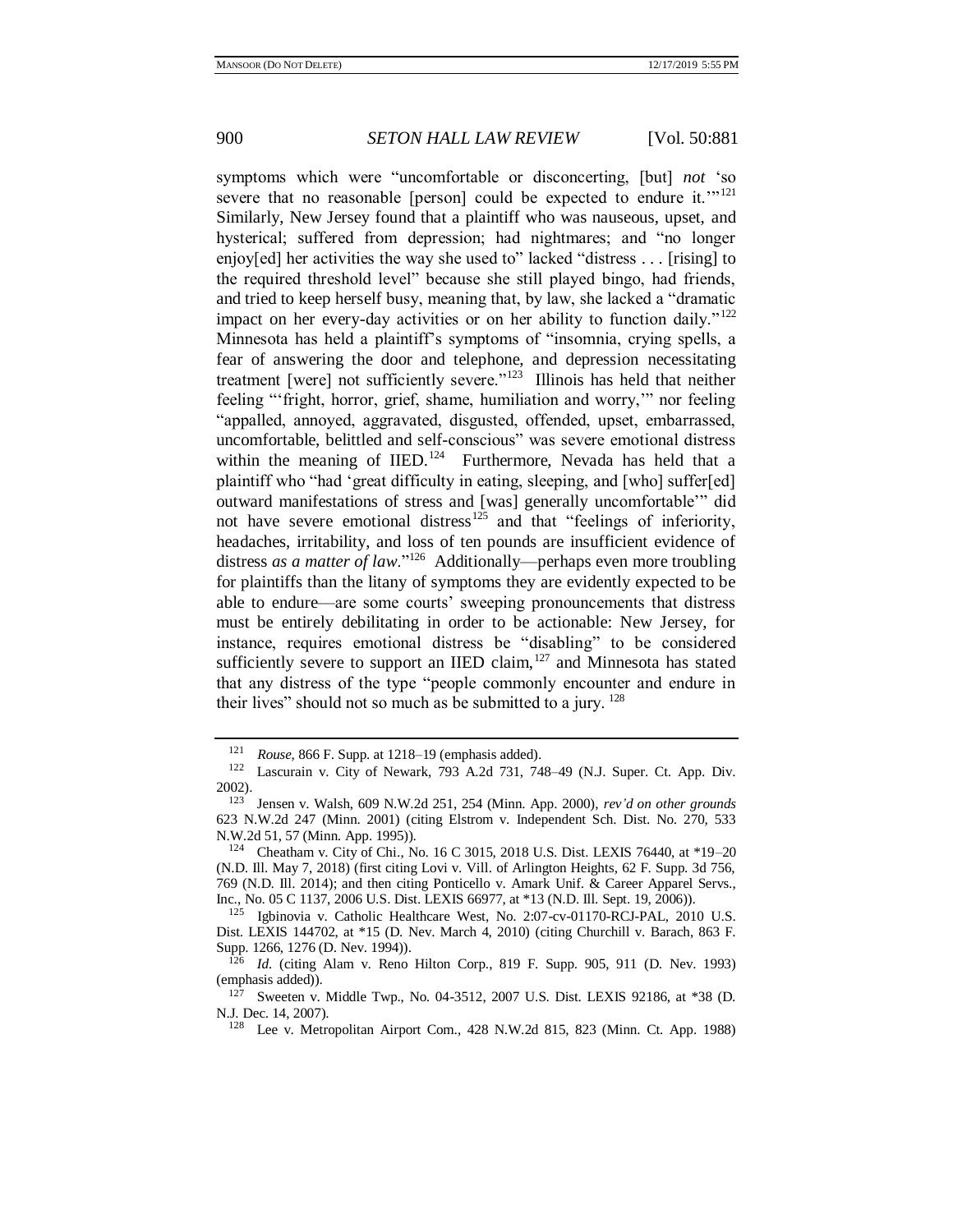To the extent, then, that racism is a daily occurrence to which people of color become too accustomed to directly react, scholars worry the requirement that IIED plaintiffs suffer emotional distress that is so "disabling" and uncommon that it hinders them from carrying out daily activities effectively bars "thick skin" plaintiffs—who do not find even outrageous racial abuse to be debilitating—from justice.<sup>129</sup> Consider, for instance, a particularly telling illustration Dean M. Richardson used to demonstrate how too high an injury standard for racial harassment may act as a complete bar to recovery. Two Black Harvard students search together for an apartment; one comes from a more privileged background and was "raised by his refined, wealthy family to recognize his intelligence and his responsibility to be a leader," and the other "was raised in poverty and has had to struggle against insurmountable odds" all his life.<sup>130</sup> During the search, they encounter an explicitly racist landlord who refuses to "rent to 'niggers,'" "curses them with gutter language, warns them against renting in his neighborhood if they value their necks, and slams the door in their faces."<sup>131</sup> The wealthy student is outraged and physically trembles for hours in internalized rage.<sup>132</sup> But, the poor student "has lived through so many similar encounters that this incident touches him only slightly."<sup>133</sup> That is, the poor student, as a result of chronic exposure to virulent bigotry, has too thick of skin to manifest severe emotional distress.<sup>134</sup> This mirrors the case of Ms. Delores Turner, who suffered sincere psychological distress but no "inability to perform her daily functions" and was consequently denied redress.<sup>135</sup>

Additionally, little legal literature exists which specifically examines the psychological effects of racism, and many jurisdictions strenuously

<span id="page-20-0"></span>

<sup>(</sup>citing Cafferty v. Garcia's of Scottsdale, Inc., 375 N.W.2d 850, 853 (Minn. Ct. App. 1985)).

<sup>129</sup> *E.g.*, Robert T. Carter, Jessica M. Forsyth, Bryant Williams & Silvia L. Mazzula, *Does Racism Predict Psychological Harm or Injury? Mental Health and Legal Implications*, 7 LAW ENFORCEMENT EXECUTIVE F. 131, 139 (2007); Nelson, *supra* note [19,](#page-3-0) at 945–46; John T. Nockleby, *Hate Speech in Context: The Case of Verbal Threats*, 42 BUFF. L. REV. 653, 694–97 (1994); Richardson, *supra* note [19,](#page-3-0) at 270–75. *See also* Carter & Forsyth, *supra* note [90,](#page-14-0) at 30-31 (2009) (noting that courts are wary of allowing plaintiffs to prevail on racial harassment claims unless they were exposed to "particularly severe and overt racial discrimination or harassment," which has made it particularly difficult for victims to seek legal redress, especially in modern times when overt discrimination is less common than subtle or microaggressive racism).

<sup>1&</sup>lt;sup>30</sup> Richardson, *supra* not[e 19,](#page-3-0) at 270–71.

 $\frac{131}{132}$  *Id.* 

 $^{132}$  Richardson, *supra* not[e 19,](#page-3-0) at 271.

 $\frac{133}{134}$  *Id.* 

<sup>134</sup> Richardson, *supra* not[e 19,](#page-3-0) at 275.

See supra text accompanying note[s 10–](#page-1-0)[17.](#page-2-0)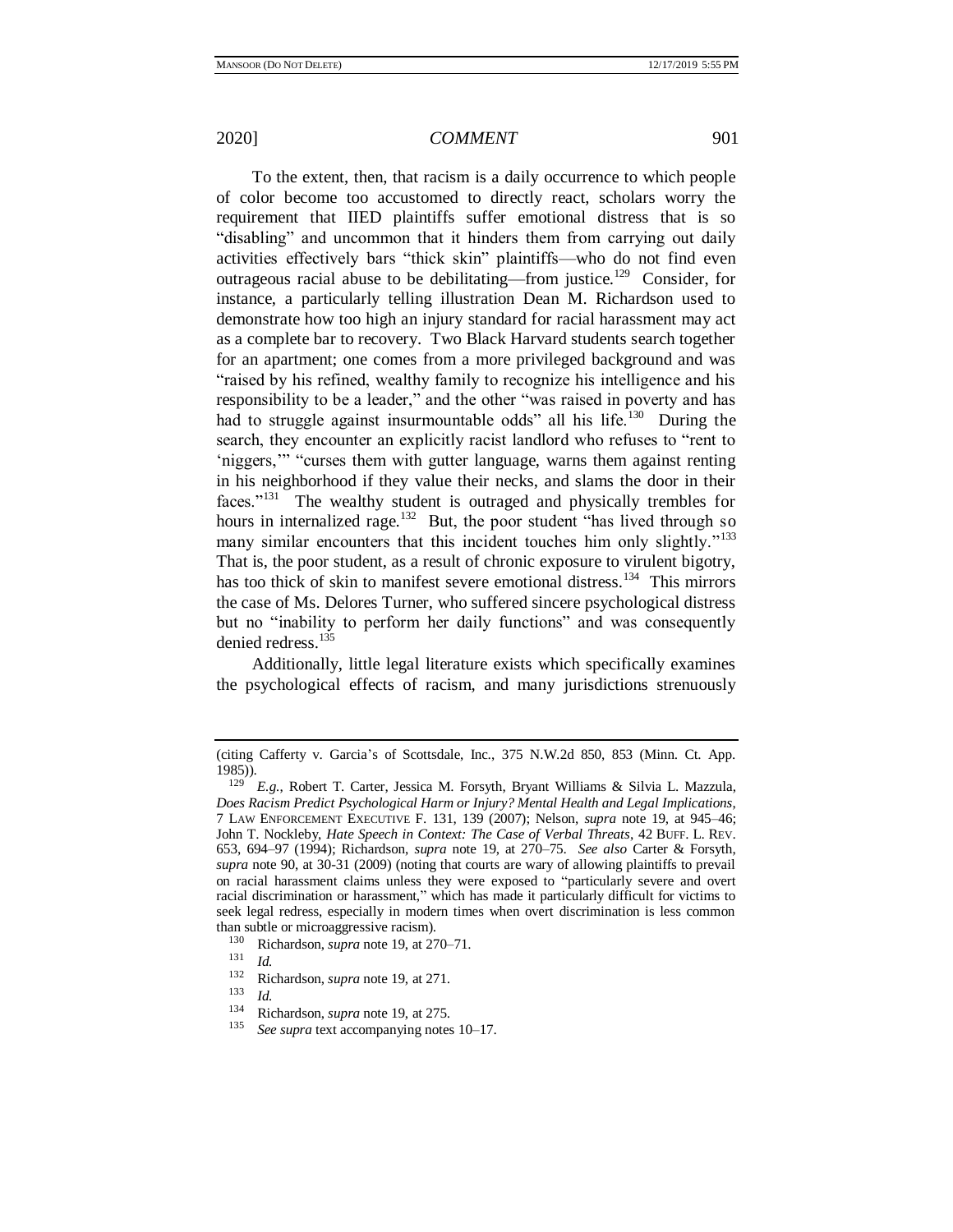emphasize only diagnosed mental disorders as a sufficient injury.<sup>136</sup> Consider again the case of Ms. Turner: her mortification, anger, and humiliation<sup>137</sup> were in many ways paradigmatic, prototypical reactions to racist incidents which wholly fit into the trauma or traumatic stress framework;<sup>138</sup> however she was denied legal relief on the basis she had an insufficient injury.<sup>139</sup> The court focused in part on the fact that she sought no professional medical, psychiatric, or therapeutic treatment and therefore could not prove "any condition that was professionally diagnosed."<sup>140</sup> But, because her encounter with Wong did not threaten death or serious physical injury,<sup>141</sup> even if Ms. Turner *had* sought treatment, it is unlikely she could have obtained a DSM diagnosis.<sup>142</sup> And she consequently *still* would have been denied relief under the extremely high bar of "severe emotional distress."<sup>143</sup> This heavy-handed preference for pathological diagnoses disadvantages plaintiff targets of racism and ethnoviolence, since "psychological reactions to racial discrimination often do not fit criteria for disorders in the [DSM.]"<sup>144</sup> Furthermore, the DSM definition of trauma offers no conceptualization of cumulative stress—the sine qua non of a "thick skin" plaintiff—even though racism has been empirically shown to produce trauma reactions through exposure to more subtle, insidious discrimination over prolonged periods.<sup>145</sup> Thus, judicial reliance on such a diagnosis is thoroughly inapposite: plaintiffs have equally deep psychological wounds (i.e. trauma reactions) but because that distress does not manifest in the "right way" (i.e. does not fit within the restrictive confines of a DSM definition), they are denied relief.

In other words, the injury standard was intentionally drafted as difficult to satisfy to prevent frivolous and fraudulent claims, but it now acts to the detriment of genuine, legitimately-injured plaintiffs with bona fide claims because of its artificially high requirements.<sup>146</sup> The standard of severe emotional distress is already incredibly high (arguably unnecessarily

<sup>136</sup> Carter et al., *supra* not[e 129,](#page-20-0) at 139, 147.

<sup>137</sup> *See supra* text accompanying note[s 10–](#page-1-0)[11.](#page-1-1)

<sup>&</sup>lt;sup>138</sup> *See supra* notes [65,](#page-11-0) [74](#page-12-0)[–85,](#page-14-1) [103](#page-16-1)[–107](#page-17-0) and accompanying text.<br><sup>139</sup> See supported accompanying notes 16, 17

<sup>&</sup>lt;sup>139</sup> *See supra* text accompanying notes  $16-17$ .<br><sup>140</sup> *See supra* text accompanying notes 12–17

<sup>&</sup>lt;sup>140</sup> *See supra* text accompanying note[s 12,](#page-1-3) [17.](#page-2-0)<br><sup>141</sup> See supra text accompanying notes 4, 9.

<sup>141</sup> *See supra* text accompanying note[s 4](#page-0-0)[–9.](#page-1-4)

<sup>142</sup> *See supra* text accompanying note[s 72–](#page-12-1)[74.](#page-12-0)

<sup>143</sup> *See supra* text accompanying note[s 118](#page-18-0)[–128.](#page-19-0)

<sup>144</sup> Carter & Forsyth, *supra* not[e 90,](#page-14-0) at 29.

<sup>145</sup> *See supra* notes [66](#page-11-3)[–85](#page-14-1) and accompanying text.

Indeed, some studies suggest that as many as eighty percent of plaintiffs in racial discrimination cases do not prevail; and of the mere twenty percent of claims that are successful, the plaintiffs were subject to blatant and egregious racial animus, which was often physical and occurred over prolonged periods. Carter & Forsyth, *supra* note [90,](#page-14-0) at 30 (internal citations omitted).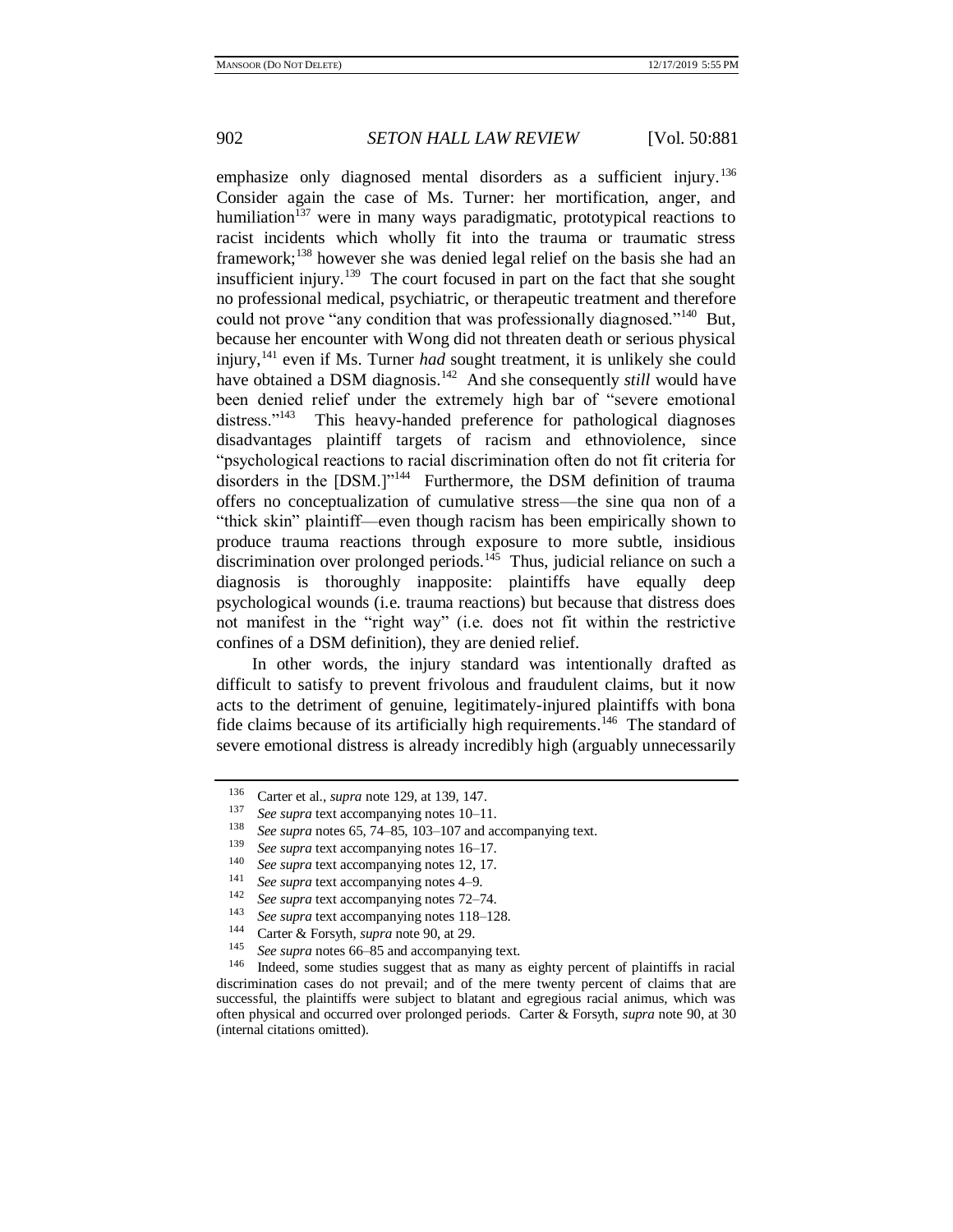so), but the fact that DSM trauma definitions are largely incongruous with the harms of racism and ethnoviolence makes the standard, practically speaking, unattainable for too many plaintiffs. Thus, alternate conceptualizations of racism-related harm are needed to permit legal relief.<sup>147</sup> Further, given that "racism [is] a unique type of life stressor," this alternate conceptualization of cognizable racism-related injuries should particularly respond to this uniqueness.<sup>148</sup>

# V. REMEDYING THE INJURY STANDARD IN RACISM- AND ETHNOVIOLENCE-BASED IIEDS

A rich history of scholarship exists drawing upon critical race theories and social sciences research on the harms of racism to advocate for widespread legal reform; $149$  and, to a slightly lesser extent, that history is also visible in legal precedent.<sup>150</sup> For racism- and ethnoviolence-based

<sup>&</sup>lt;sup>147</sup> Carter et al., *supra* not[e 129,](#page-20-0) at 147.

<sup>148</sup> Carter & Muchow, *supra* not[e 99,](#page-16-0) at 688.

See, e.g., Brown, *supra* note [19](#page-3-0) (proposing new injury standards of degradation and humiliation as measures of emotional distress resulting from racially-motivated hate speech); Carter & Scheuermann, *supra* note [63](#page-10-0) (using research on RBTS to highlight the importance of legal redress for workplace racial harassment, identify flaws in the current system, and propose a new legal framework to hold employers liable for workplace harassment which produces race-based traumatic stress); Delgado, *supra* note [21](#page-4-0) (chronicling the mental and emotional harms of racial stigmatization to propose a new tort of racial insult); Charles R. Lawrence III, *The Id, the Ego, and Equal Protection: Reckoning with Unconscious Racism*, 39 STAN. L. REV. 317 (1987) (drawing on cognitive psychology to propose government action motivated by unconscious racism, even if not intentional racial discrimination, should trigger strict scrutiny); R.A. Lenhardt, *Understanding the Mark: Race, Stigma, and Equality in Context*, 79 N.Y.U. L. REV. 803 (2004) (identifying the empirically-discovered harms of racial stigmatization and proposing a new constitutional test to determine if a new law produces a risk of stigmatic harm, therefore necessitating strict scrutiny); Nelson, *supra* note [19](#page-3-0) (identifying adverse mental, emotional, and physical health effects of racism and evaluating the how intentional torts and the eggshell skull rule may adopt a critical race theory lens to better provide redress to victims of racial abuse)**;**  Nockleby, *supra* note [129](#page-20-0) (proposing a new tort of racial intimidation to remedy the emotional and psychological harm of victims threatened with violence motivated by racial animosity).

<sup>&</sup>lt;sup>150</sup> For example, Kenneth Clark's research on the impact of racial segregation on Black children was foundational in the NAACP's brief in *Brown v. Board of Educ.* and was even cited to in the ultimate Supreme Court opinion to overturn the doctrine of "separate but equal." Ludy T. Benjamin, Jr. & Ellen M. Crouse, *The American Psychological Association's Response to* Brown v. Board of Education, 57 AM. PSYCHOLOGIST 38, 39–41 (2002); *see also* Brown v. Board of Educ., 347 U.S. 483, 494 n.11 (1954) (citing seven psychology studies on the effect of racial prejudice and segregation on children, including Kenneth Clark's research). Consider also not-yet-Supreme-Court-Justice Louis D. Brandeis's landmark brief in *Muller v. Oregon* which drew on statistical studies, public health reports, and social science research to argue against invalidating a law instituting maximum work hours for women working in factories and laundries; it was one of the first briefs to draw more upon science and social science research than legal citations and was so influential an advocacy tool that "Brandeis Brief" is now the shorthand for legal briefs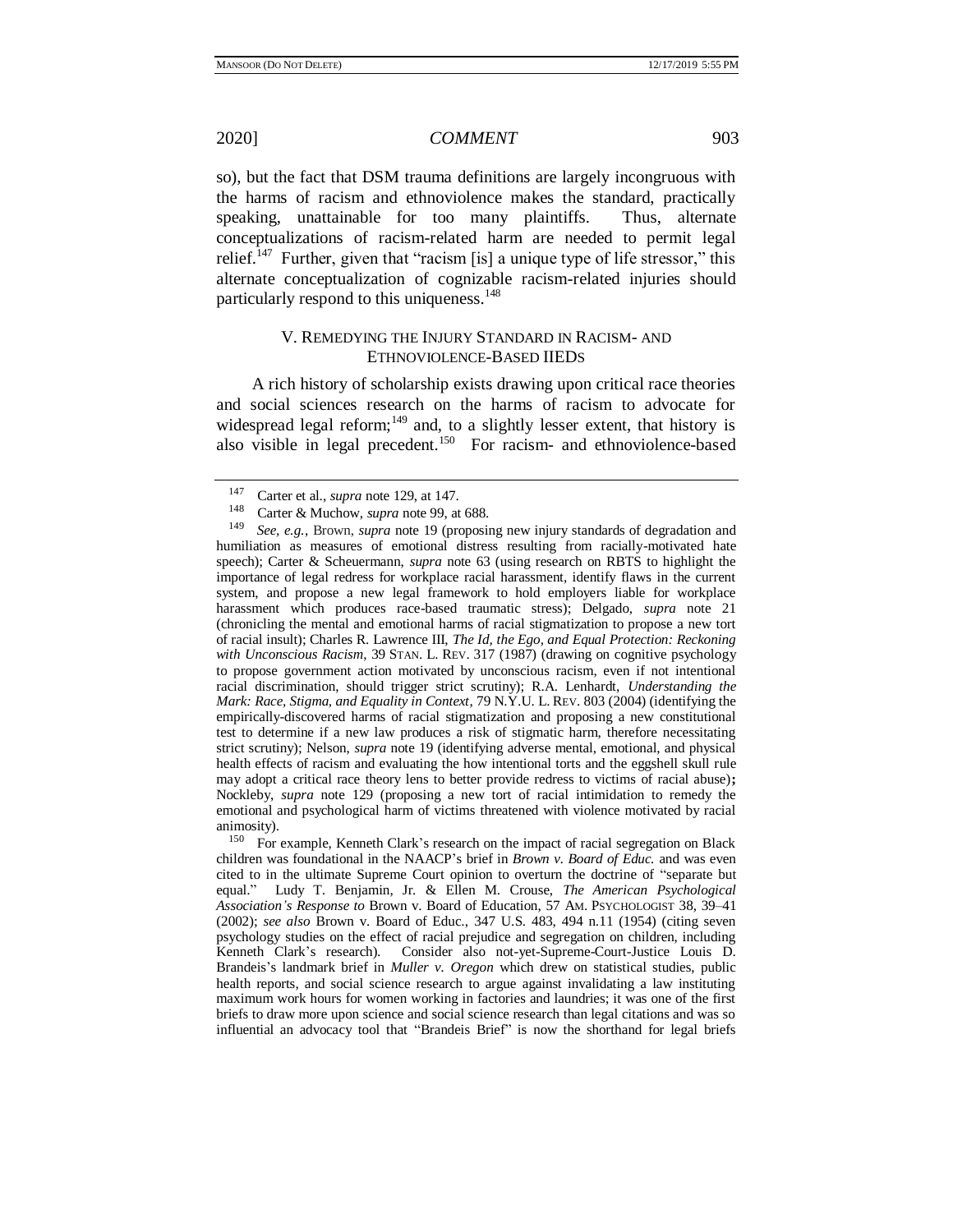IIEDs, two scholars have used this methodology to advocate for prominent tort reforms. The most well-known is Richard Delgado's 1982 proposal for a tort of racial insult.<sup>151</sup> Delgado began by chronicling the harms of racial stigmatization: internalized degradation and humiliation, shame, and selfloathing and the subsequent exacerbated rates of substance abuse, hypertension, and negative psychosomatic outcomes among people of color.<sup>152</sup> He then argued racial insults are even more damaging than other forms of verbal abuse because they rely on "the unalterable fact of the victim's race and on the history of slavery and race discrimination in this country."<sup>153</sup> He noted racial insults are inherently "dignitary affront[s]" because they "express[] a judgment that the victim of the racial slur is entitled to less than that to which all other citizens are entitled,"<sup>154</sup> so the dignitary tort of IIED may be suitable to redress racial insults; but, he worried the tort's injury standard makes it a flawed response.<sup>155</sup> Consequently, Delgado proposed a tort of racial insult, actionable when a plaintiff proves "[l]anguage was addressed to him or her by the defendant [1] that was intended to demean through reference to race; [2] that the plaintiff understood as intended to demean through reference to race; and [3] that a reasonable person would recognize as a racial insult."<sup>156</sup> Delgado admitted the new tort may have minimal impact on the incidence of racism; but he posited that making racial insults financially costly can shift social norms to decrease bigotry by threatening to make it too expensive for most; and, to the extent that legality confers a benediction of morality, making racial insults tortious suggests the conduct is immoral and contrary to the public conscience.<sup>157</sup> Although in the decades since Delgado first proposed the tort it has not been accepted as a cause of action, the article in which he proposed it has been cited in a handful of court opinions, the most notable of which is a 1998 New Jersey Supreme Court opinion which relied on it to sustain an IIED claim based on a single racial slur against summary judgment.<sup>158</sup>

emphasizing social science or economic statistics in their arguments. Clyde Spillenger, *Revenge of the Triple Negative: A Note on the Brandeis Brief in* Muller v. Oregon, 22 CONST. COMMENT. 5, 5–6 (2005); *see also Brandeis Brief*, MERRIAM-WEBSTER DICTIONARY, https://www.merriam-webster.com/legal/Brandeis%20brief (last visited Oct. 18, 2018).

 $^{151}$  Delgado, *supra* not[e 21.](#page-4-0)<br><sup>152</sup> Delgado, *supra* pote 21

<sup>152</sup> Delgado, *supra* not[e 21,](#page-4-0) at 136–39.

<sup>153</sup> Delgado, *supra* not[e 21,](#page-4-0) at 143–44.

 $\frac{154}{155}$  *Id.* 

<sup>155</sup> Delgado, *supra* not[e 21,](#page-4-0) at 152, 154–55.

<sup>&</sup>lt;sup>156</sup> Delgado, *supra* not[e 21,](#page-4-0) at 179.

<sup>&</sup>lt;sup>157</sup> Delgado, *supra* not[e 21,](#page-4-0) at 148–49.<br><sup>158</sup> Taylor v. Metzger, 706, A 2d 685, 6

<sup>158</sup> Taylor v. Metzger, 706 A.2d 685, 694–700 (N.J. 1998).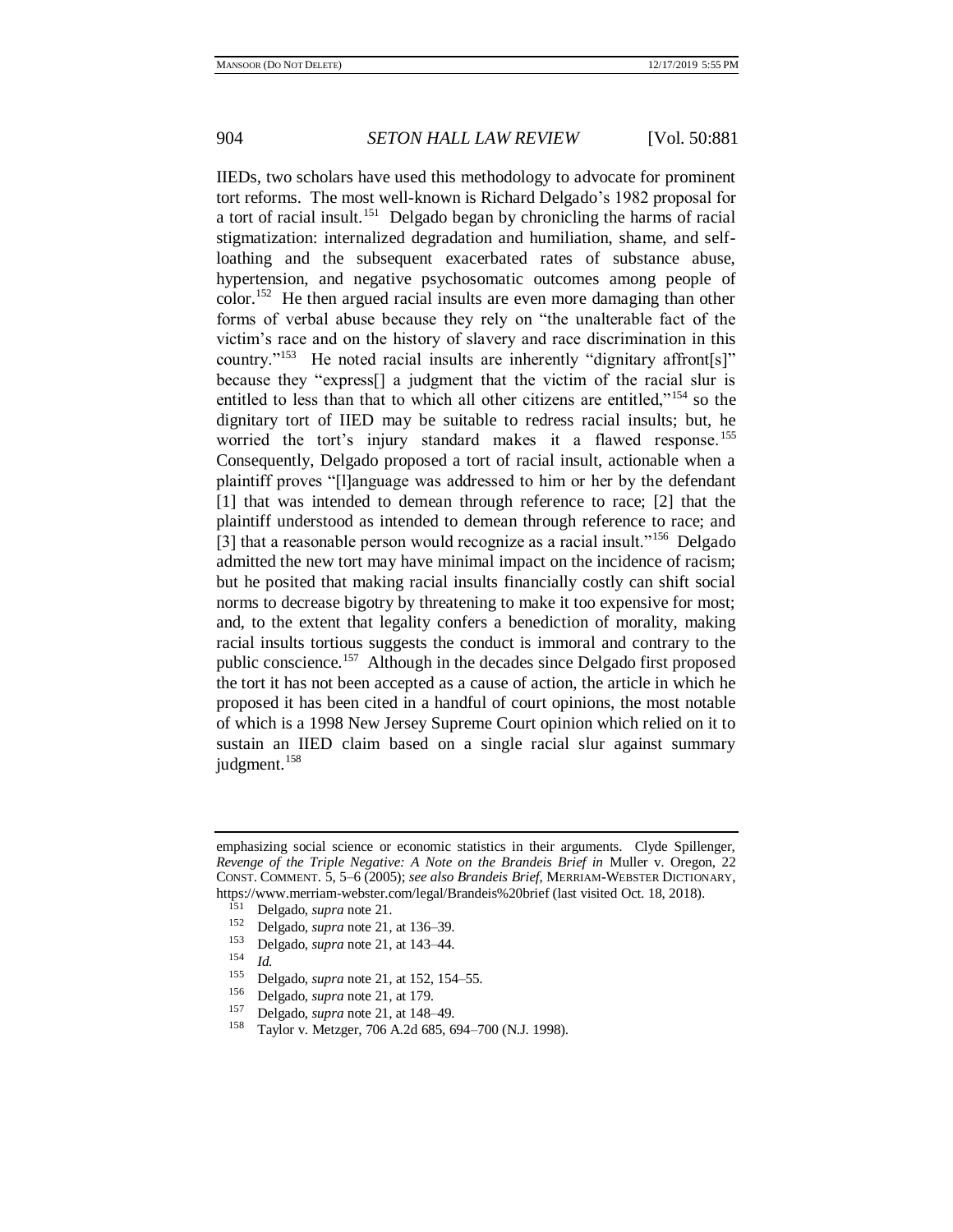More recently, Alexander Brown has proposed new injury standards—degradation and humiliation—to measure IIED injuries.<sup>159</sup> Like Delgado, Brown centered how racial insults violate and deny victims' dignity.<sup>160</sup> He, too, considered IIED torts inadequate due to their sometimes insurmountable outrageousness and injury requirements.<sup>161</sup> Brown therefore proposed a test for degradation to conceptualize racism's dignitary affront<sup>162</sup> and a test for the higher injury of humiliation to use when a plaintiff's degradation is publicized.<sup>163</sup> Brown has received mixed reactions in academia<sup>164</sup> but no attention to date from a court.

Thus, while these proposals may remedy deficiencies in IIED law if adopted, another theory is needed to meanwhile bridge the gap between the IIED "severe emotional distress" standard and the injury *actually* suffered

<sup>163</sup> To satisfy the test for humiliation, the plaintiff must satisfy the requirements for degradation plus two additional elements: (5) "[t]he defendant not merely degraded the plaintiff in the manner described in  $(1)$  and  $(2)$  but also did so in public or as a public event. and with the intention to humiliate the plaintiff," where public means simply "within sight or hearing of . . . at least one other person in addition to the defendant and plaintiff"; and (6) "[t]he plaintiff had a feeling or sense of being humiliated, over and above any sense of being degraded involved in (3), and this was a direct result of the public degrading performed in (5)." *Id.* at 37–39. Brown notes "[f]eeling humiliated is a complex dysphoria that typically manifests itself in intense discomfort arising from the consciousness that one is being made low in front of others . . . . [and] the feeling of being humiliated is akin to but not the same as feelings of embarrassment. A person can be made to feel embarrassed without necessarily feeling humiliated. Embarrassment is a feeling of self-consciousness or unease, often in socially awkward situations, arising from one's awareness that one has done or said something inappropriate. Humiliation involves a sense of public debasement, that one's basic worth or civic status has been ranked as inferior, challenged, or denied in front of others." *Id.* at 38–39.

<sup>164</sup> *See* Richard Delgado & Jean Stefancic, *Retheorizing Actions for Targeted Hate Speech: A Comment on Professor Brown*, 9 ALA. C.R. & C.L. L. REV. 169, 172–74 (2018); Steven J. Heyman, *When is Hate Speech Wrongful? A Comment on Alexander Brown's Hate Speech As Degradation and Humiliation*, 9 ALA. C.R. & C.L. L. REV. 185, 186 (2018).

<sup>&</sup>lt;sup>159</sup> Brown, *supra* not[e 19,](#page-3-0) at 42.<br><sup>160</sup> Brown, *supra* pote 19, at 1<sup>2</sup>

Brown, *supra* note [19,](#page-3-0) at 12–13. Brown defines dignity to include one's internal sense of worth and value as a human being, others' recognition of that worth, and one's status as a full and equal member of society. Brown, *supra* not[e 19,](#page-3-0) at 15–16, 24.

<sup>&</sup>lt;sup>161</sup> Brown, *supra* not[e 19,](#page-3-0) at 7–8.<br><sup>162</sup> The degradation test is: (1) "

The degradation test is: (1) "[t]he defendant intentionally judged as inferior or else denied the plaintiff's basic worth (as a human being) or their civic status, or both," including use of a racial slur; (2) "[t]he degrading performed in (1) was allied to the fact that the defendant had the authority or standing to judge as inferior or deny the plaintiff's basic worth (as a human being), their civic status, or both," including through a formal grant of power like the status of a judge or employer or an implicit grant through the silence of others; (3) "[t]he plaintiff had a feeling or sense that they were being degraded, and this was as a direct result of the degrading performed in (1) and (2)"; and (4) "[t]he plaintiff experienced, even momentarily, a lapse in, or failure of, dignified bearing, and this was as a direct result of the degrading performed in  $(1)$  and  $(2)$ ," such as by "severe[ly] blushing, physically shaking or trembling, [tearing up], flying into a rage, running away, cowering, clamming up, turning pale, profuse[ly] sweating," or otherwise losing their "psychological or physiological self-control and self-possession." *Id.* at 29–36.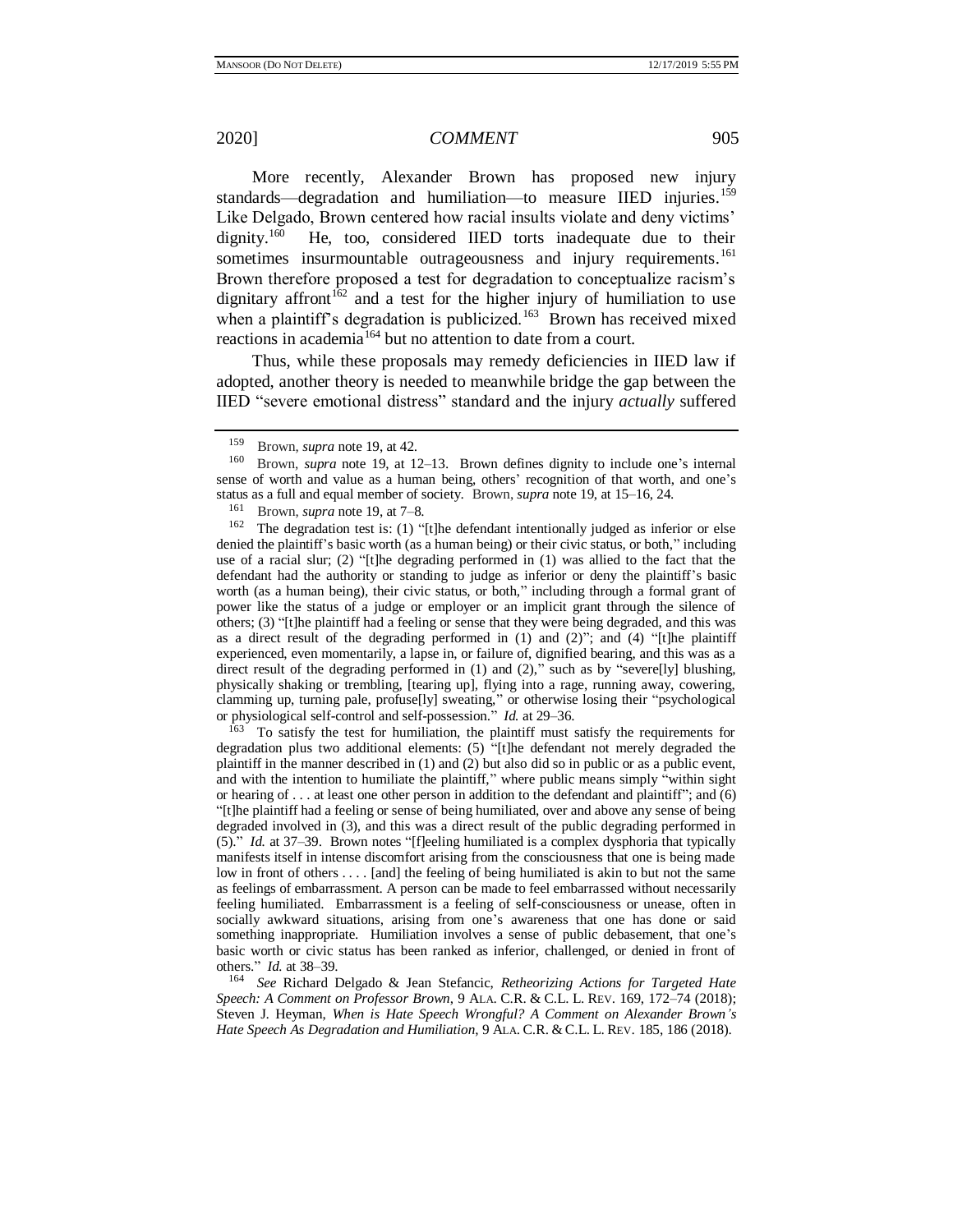by targets of racism and ethnoviolence, particularly thick skin plaintiffs. Enter race-based traumatic stress. Robert T. Carter expressly stated his intent in developing RBTS was to "offer[] [the model] as a way to break the stalled and blocked avenues of redress and relief for contemporary forms of racism (i.e., subtle, indirect) and racial justice."<sup>165</sup> He added that "in the forensic context, when the issues of complaints and legal claims enter the adversarial realm of the law, mental health and legal professionals need to be able to show the impact of the event on the person(s), given the person's history and background," and his evidence "shows that racism and discrimination can be physically, psychologically, and emotionally harmful to their targets both as stress and as trauma."<sup>166</sup> Some professionals have expressed cautious optimism RBTS has potential as an alternative to PTSD when evaluating psychological and emotional injuries resulting from racism in the forensic and counseling contexts.<sup>167</sup> Unfortunately, to date, RBTS has never been cited in any case in any jurisdiction,  $168$  and the only legal scholarship to discuss RBTS was in fact authored by Carter.<sup>169</sup>

RBTS sits in a unique position of blending clinical and empirical scholarship to provide the legal community a means of assessing a very particularized injury so that—rather than trying to fit a square peg in a round hole with standard DSM diagnoses that mental health professionals agree are patently inapposite to racism and ethnoviolence—the law can use a metric pointedly designed for that square peg. Historically, the law has favored DSM diagnoses almost exclusively as injuries due to fear of

<sup>168</sup> A search in Lexis Nexis of "race-based traumatic stress" or "race-based stress" or "race-based trauma" or "RBTS" produced no results.

<sup>&</sup>lt;sup>165</sup> Carter, *supra* not[e 92,](#page-15-0) at 148.

<sup>166</sup> Carter, *supra* not[e 92,](#page-15-0) at 149–50.

<sup>167</sup> *See, e.g.*, Thema Bryant-Davis, *Healing Requires Recognition: The Case for Race-Based Traumatic Stress*, 35 COUNSELING PSYCHOLOGIST 135, 137 (2007) (making the case that racist incidents—even non-physical ones—can produce trauma which should be formally recognized as an independent traumatic or stress-related disorder); Carter & Forsyth, *supra* not[e 90,](#page-14-0) at 36–37 ("Since the law does not require a DSM diagnosis to show evidence of injury and because the DSM does not currently consider the racial or social context of stressors that cause psychological injury, we recommend that psychiatrists expand their perspectives beyond the DSM," such as through RBTS theory); Lillian Comas-Díaz, *Racial Trauma Recovery: A Race-Informed Therapeutic Approach to Racial Wounds, in* THE COST OF RACISM FOR PEOPLE OF COLOR supra note [69,](#page-11-4) at 249 (outlining a proposed means of using RBTS to understand and treat the "insidious trauma" of racism and racial microaggressions); Ezra E. H. Griffith, *A Forensic and Ethics-Based View of Carter's "Racism and Psychological and Emotional Injury*,*"* 35 COUNSELING PSYCHOLOGIST 116 (2007) (noting the forensic application potential of RBTS); David R. Williams, *Improving the Measurement of Self-Reported Racial Discrimination: Challenges and Opportunities*, *in*  THE COST OF RACISM FOR PEOPLE OF COLOR, supra note [69,](#page-11-4) at 55, 57–59 (suggesting RBTS can be used to classify the trauma of perceived discrimination).

<sup>169</sup> *See* Carter & Scheuermann, *supra* note [63](#page-10-0) (discussing the utility of RBTS in workplace racial harassment claims).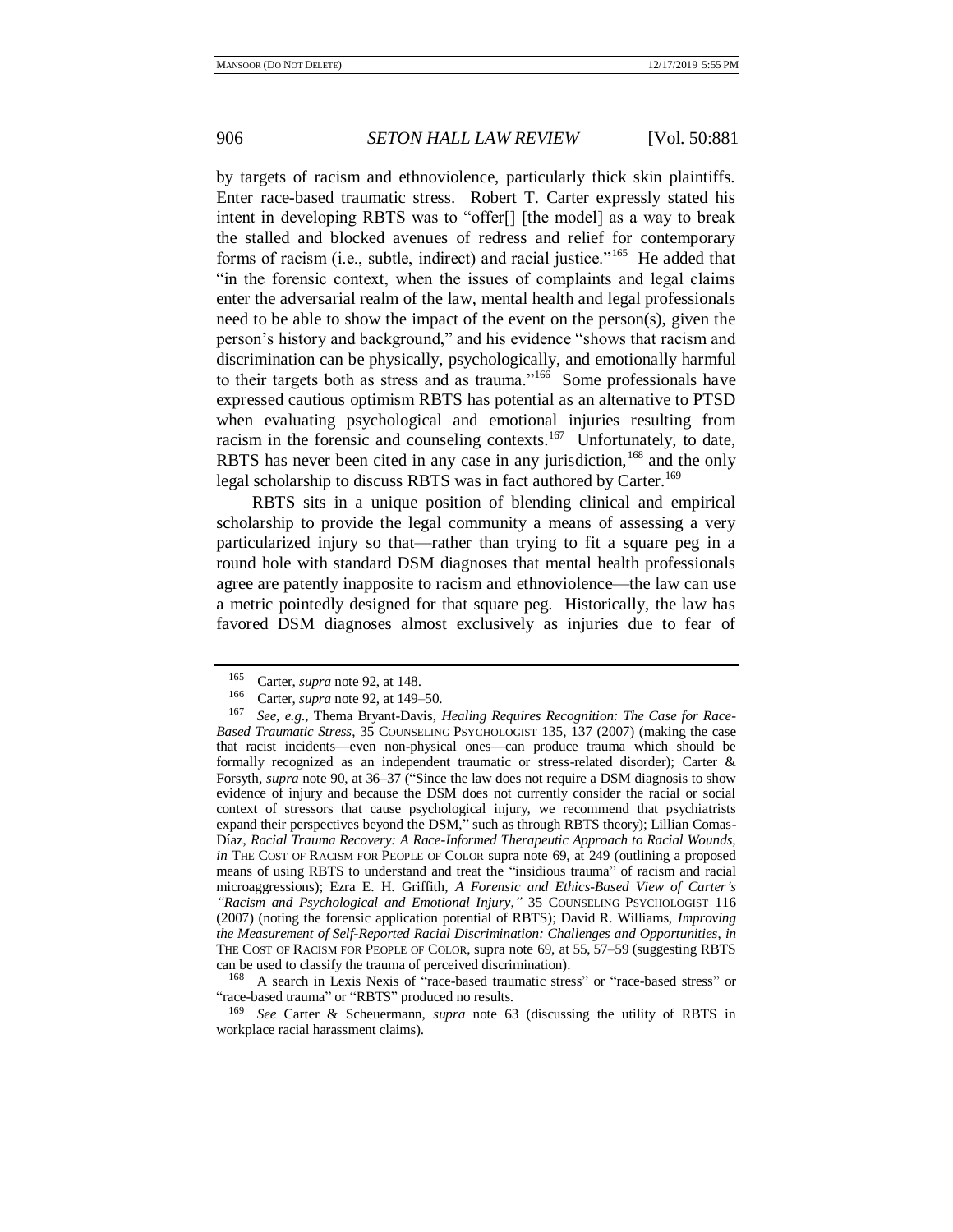frivolous or fraudulent lawsuits in which plaintiffs waste judicial resources and clog overfull dockets with spurious claims predicated on inconsequential, trivial inconveniences or entirely fabricated injuries.<sup>170</sup> Our understanding of mental health as a society has greatly evolved over the last several decades, however. Substantial scholarship now exists to provide forensic psychologists and clinicians an empirically-driven framework to assess the veracity, or lack thereof, of a plaintiff's nonpathological, non-DSM psychological and emotional harms without falling prey to either being duped by unscrupulous plaintiffs *or* denying bona fide plaintiffs relief due to overly-restrictive definitions. To continue to rely on outmoded theories of mental injuries, originally founded on nowobsolete concerns that we will otherwise be unable to validate the injury, is to deny genuinely injured plaintiffs legal redress. Data shows injuries from racism run as deep as DSM trauma, but because of their non-lethal triggers, cumulative nature, and origin in everyday stressors, that injury does not manifest in a currently legally-recognized way. That is a travesty of the very premise of tort law—making plaintiffs whole.

This is not to argue for a lower injury standard but rather for a new conceptualization of equally genuine severe emotional distress from racism and ethnoviolence—one sensitive to the particular harms stemming from such phenomena, while not lessening the injury's provability. RBTS satisfies those requirements. It has been well-received in the mental health community. It has a clinically- and empirically-tested symptom scale by which experts can evaluate and attest to a plaintiff's injuries. And it does not invalidate the traumatic wounds of thick skin plaintiffs who experience so frequent racism that even outrageous incidents do not "disable" them.

Finally, recall the primary impediment to many plaintiffs' PTSD diagnoses is that the ethnoviolence they faced was not the right type of traumatic event (i.e., it was nonlethal). But, IIED already accounts for the nature of a traumatic trigger in the "outrageousness" element, meaning PTSD inherently requires a *higher* outrageousness standard than the law does. Comparatively, RBTS is not necessarily a "lesser" injury in the gravity of symptomology it requires, but it *is* more inclusive of injuries stemming from otherwise-legally-outrageous trauma. Thus, RBTS provides plaintiffs an opportunity to, at the very least, have the merits of their claims heard rather than being summarily dismissed—as Ms. Turner was.

<sup>170</sup> *See supra* text accompanying note [23.](#page-4-1)